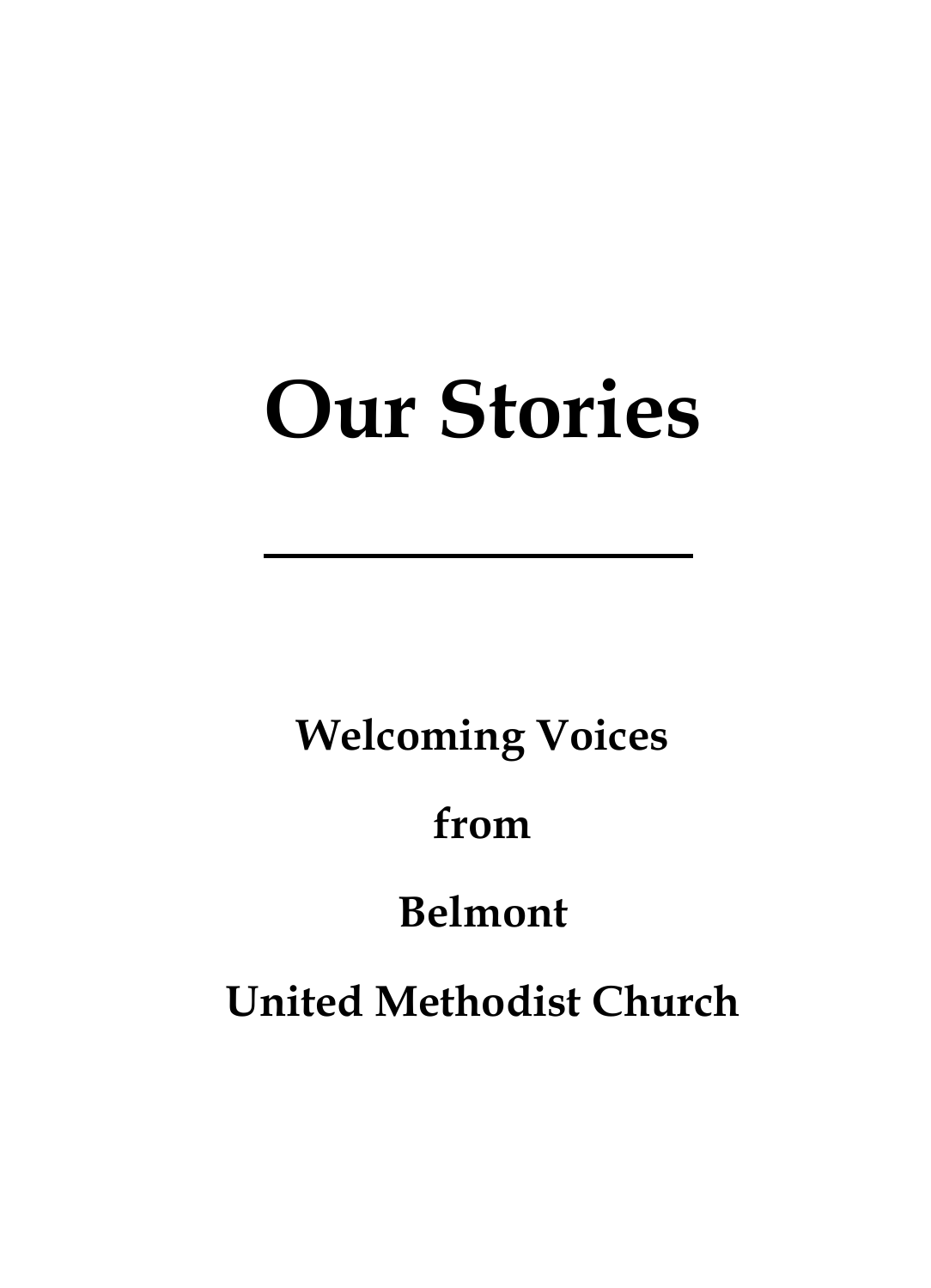Copyright 2013 The Reconciling Ministry Team of Belmont United Methodist Church, Nashville, Tenn.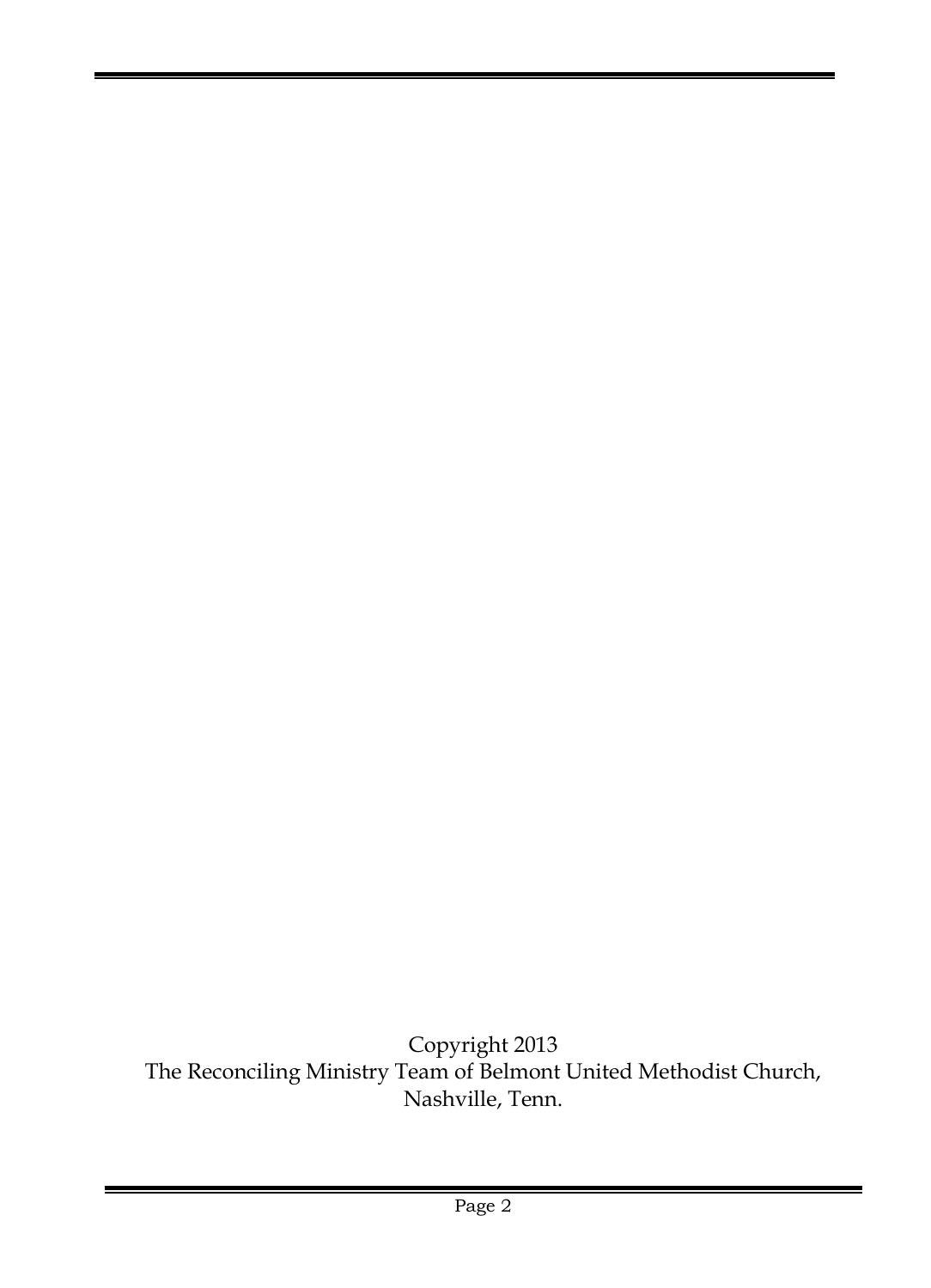# *Introduction*

Stories play an important role in forming who we are, explaining where we come from and developing what we believe. Long before written word existed, people understood the power of the story. Jesus used the parable to teach and direct his disciples in the way of truth and love. Followers of Christ used the power of the story to influence the early church. As children, we sit at the knees of our elders and are influenced by their stories of life and are guided to form our own set of life rules. Some stories we are told are full of joy and laughter. Some share deeper and more personal messages. Stories are not always easy to tell.

For the past 40 years, the UMC Book of Discipline has stated that homosexuality is incompatible with Christian teaching. In that time, society has moved from considering homosexuality a 'lifestyle choice' to recognizing that sexual orientation is not a choice- no more than choosing one's eye color or race. No other group is singled out in the Discipline as being incompatible with Christian teaching. LGBT individuals continue to read the Methodist Church's official policy and conclude that they are not welcome to worship in our faith community. Because of this, Belmont's Reconciling Ministry Team feels that it is very important to adopt an explicit statement of welcome to LGBT individuals.

Many of us have never personally experienced the challenges faced by the LGBT community. Many of us have never had the opportunity to hear their stories. This book gives us an opportunity to travel that path with friends and family who face a daily struggle for acceptance and welcome.

We are invited to sit at the table and listen to stories we may never have heard before. Stories that have shaped and molded people and families within our midst. We are encouraged to read these stories with an open heart, knowing that much thought and effort went into every word written.

May God bless us on our journey,

Belmont Reconciling Ministry Team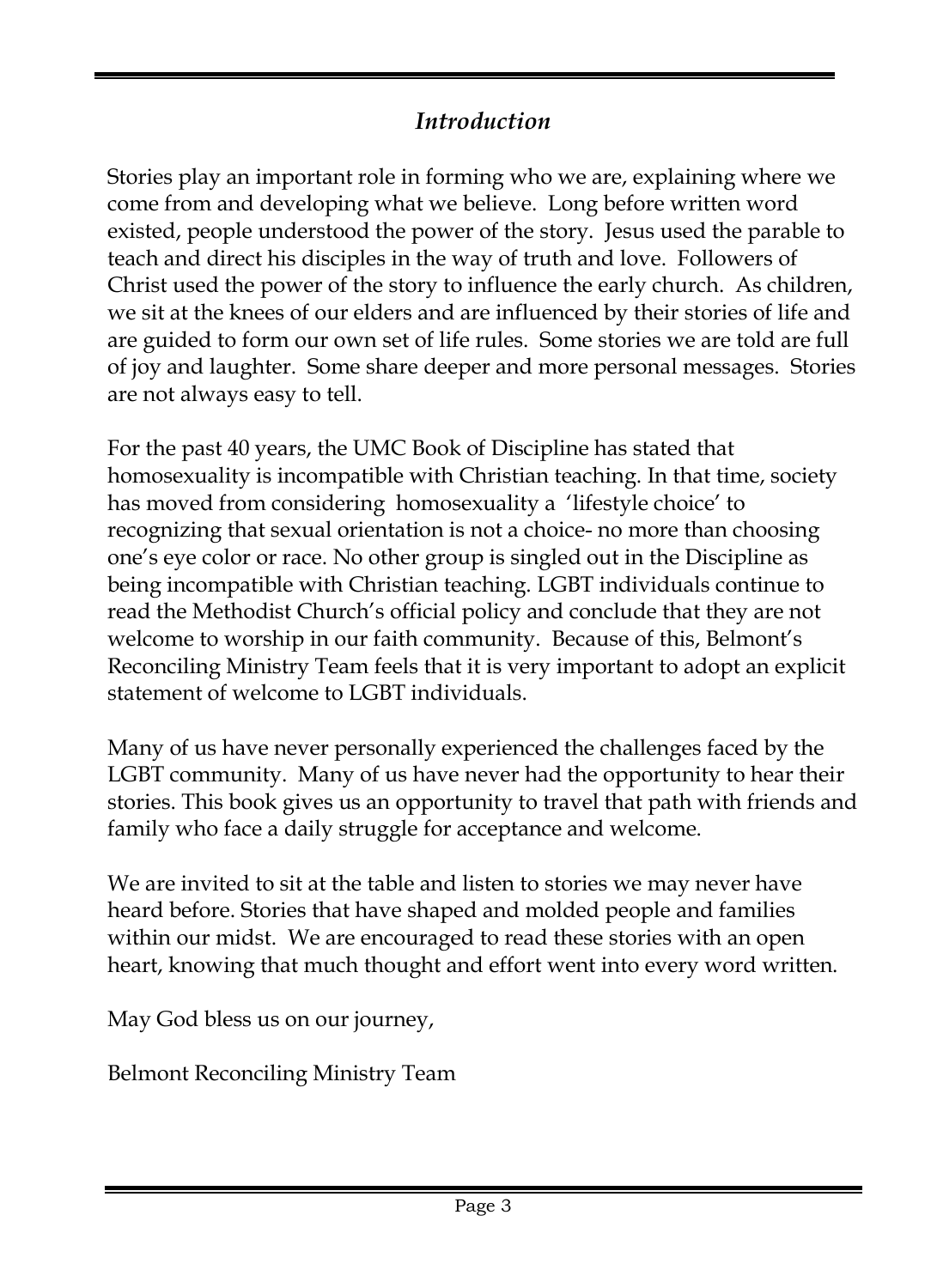# *A Word from Our Senior Pastor*

We do not know all of the neighbors on our street even though we've lived in the same house for almost 14 years. I understand this is common in our culture. We aren't at home much. We don't have a front porch relationship with our neighborhood. People tend to be busy and keep to themselves. We do know our nearest neighbors and the people whose sons are friends with our son, the people we sit next to at the neighborhood pool in the summer or at high school soccer games.

I like to think that I know all the people who come to church with us; the people whom we pass in the hallways or who sit next to us in our well loved pew or share the same section in the choir. But after reading the stories in this book I realized that I need to spend more time with the people called Belmonters. As I read these stories I felt as though I knew these friends in faith much better, I understood them better, and I grew to love them even more.

The stories in the book are a true gift to our faith community. They are open and honest. They are stories that describe personal self-discovery, honest confession, genuine fear, and painful exclusion. When people come to my office and pour out their deepest hurts and concerns to me, I often say, "Thank you for trusting me with your story." These stories are gifts entrusted to us.

As we read these stories, let us pray for those who risked a certain level of vulnerability to share them. As we read these stories, let us pray for ourselves because we read them at the risk of our own transformation. And may God continue to open our hearts and minds, enabling us to see each other as God sees us, as beloved children of God.

*--Rev. Ken Edwards*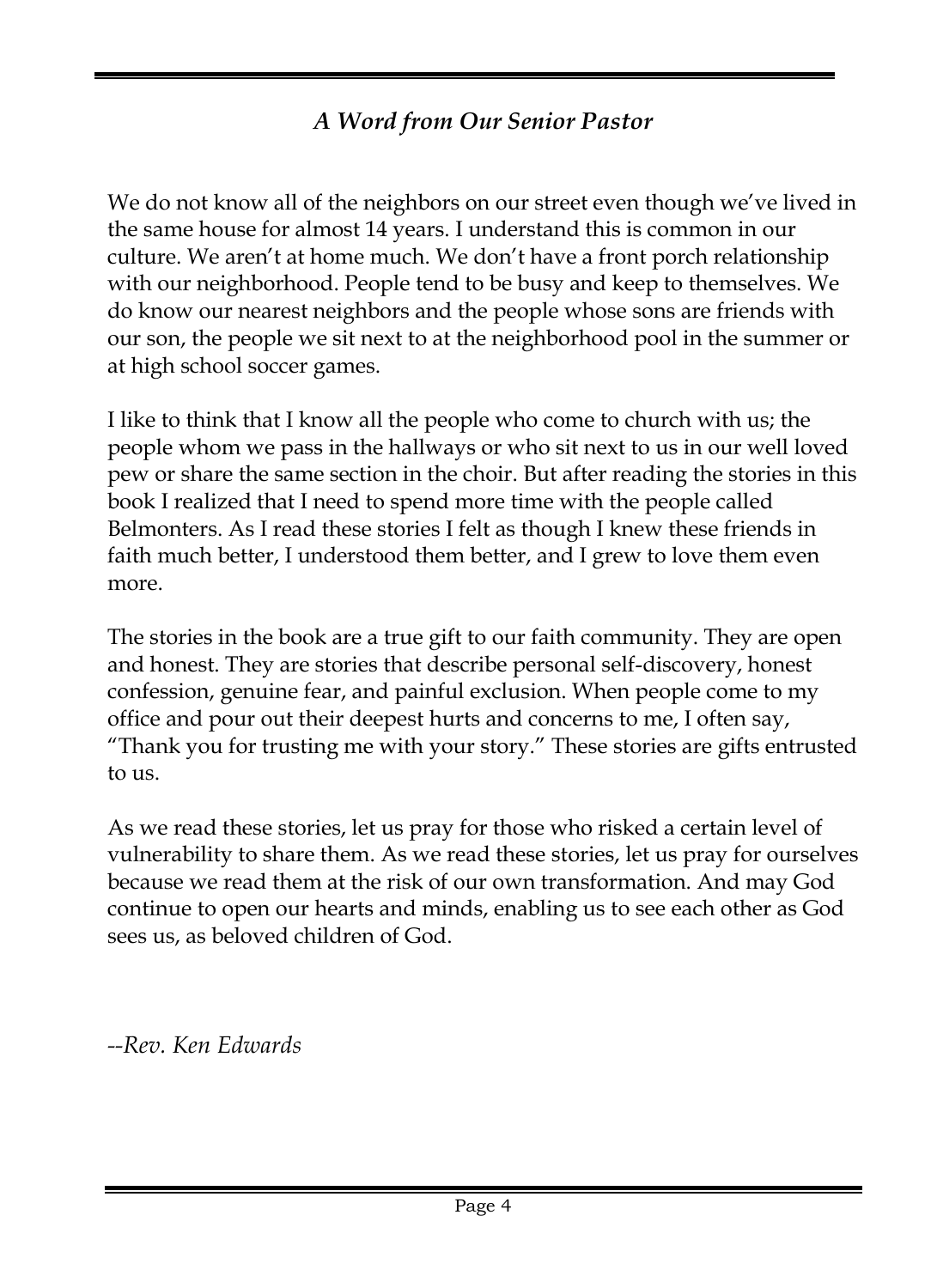# *"We still wait and hope"*

On the front of the entrance to Belmont's sanctuary, these words are carved:

*Here the Rich and Poor Meet Together; The Lord is Maker of them All*

I first read them 40 years ago while doing laundry at the Village Cleaners. I was so impressed by the forward-thinking community of believers who proclaimed this in 1927. The next Sunday I walked between the beautiful stained glass windows and cast my lot with a people called Belmont.

As a recent graduate of Vanderbilt Divinity School, I expected to be a minister, but because I am gay, I was denied that possibility. But I and many others continued to hope. Forty years later, we still wait, and hope.

In 1972, I began working in the mental health field. Out of sadness, disappointment, lack of affirmation and reconciliation, I became an alcoholic. On bended knee at the communion table at Belmont, I prayed for 10 years and struggled with my sexuality, denial, acceptance, and to "manage my alcoholism." I kept drinking, but I kept praying. Through this church God sent a great host of acts of love, mercy and prayers through saints like Arnell, Marlene, Phillip, Mary Jane, Linda, Richard, Mary Kaye, Louis, Neal, Jim, Cathy, Mila, Bill, Joe, David and countless others. By God's grace, I was delivered from addiction on Dec. 27, 1982.

As it is carved by our forbearers in Christ on our building, let us take up our cross and follow Christ. Belmont opened our doors to African Americans in the 1950s, welcomed female leaders and ministers in the 1970s, and now have LGBT church leaders. Recently I was talking with a dear friend and leader in our church. She said it was time to become a reconciling community. I say it is past time, but not too late.

I believe in reconciliation because we meet here to celebrate and to build the Kingdom. I believe Belmont is a place where God's work is alive. I pray that Belmont can truly proclaim publicly by word and deed the words carved over our sanctuary entrance.

*—Tom Summers*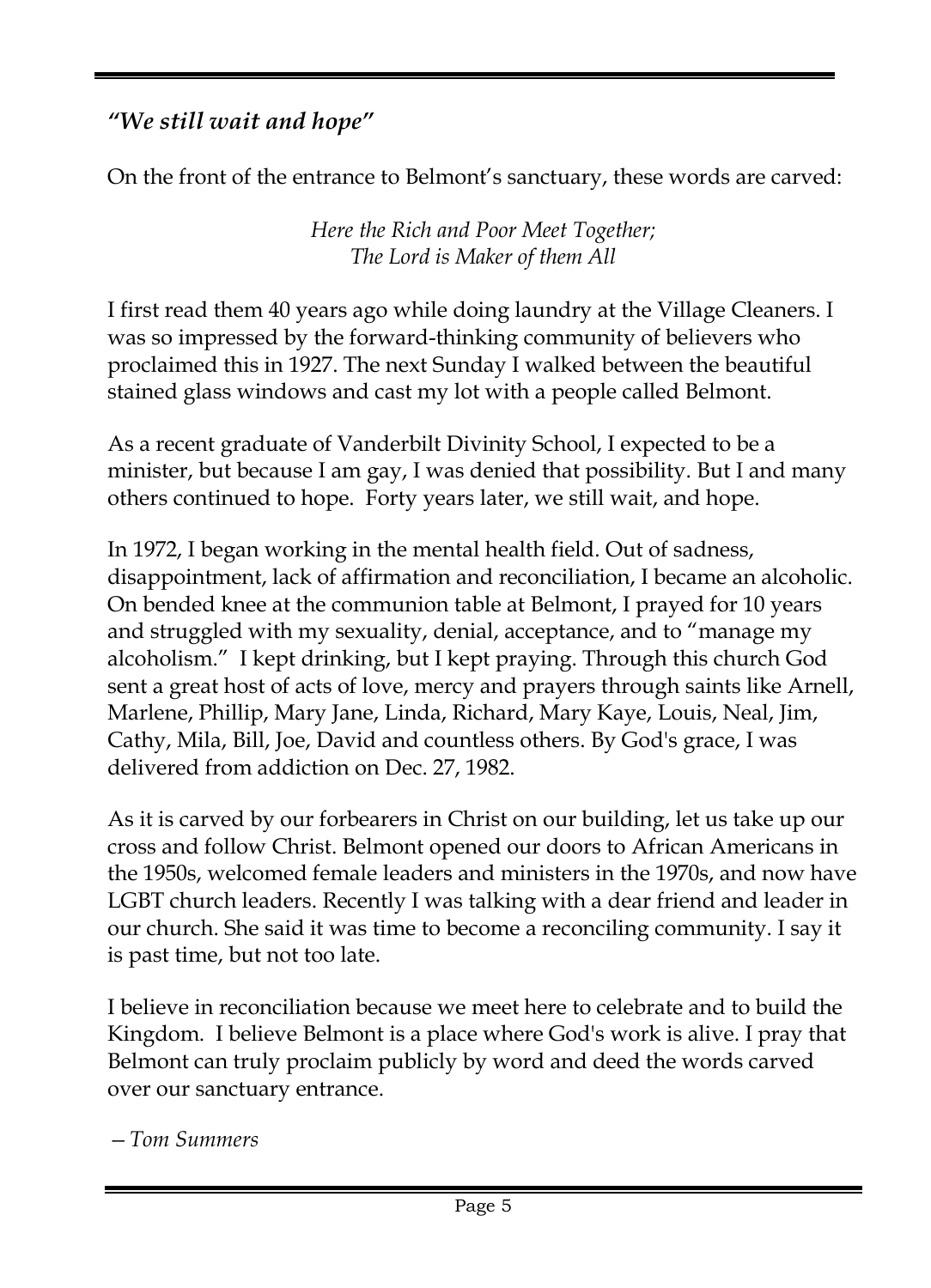# *"A way for me to formally protest"*

I came to the United Methodist Church in my 30s after experiencing discrimination in other churches because of being female. I had seen as a young person how detrimental a church that squashed dreams of girls, teenagers, and young women could be. When I first came to Belmont I experienced a sense of peace—there was no conflict between who I was and who I could be—I was just as important as the men in the congregation.

In the 15 years since, I have had the opportunities to go on mission trips to Zimbabwe, Malawi, and Mexico. I have had the love of a church community as my husband and I went through the loss of the dream of adopting a child. I've had the support of a Covenant Disciple group, the growing sense of community in the life of my congregation. I was there when the language changed for our participation in communion—that EVERYONE can come to the table.

And then I realized that we (United Methodists) have intentionally excluded some of God's children in our official church Discipline—that I belong to an organization that actively discriminates. Every month I give money to a church that excludes people based on their sexual orientation, and that ALL congregations of United Methodists exclude people from FULL participation in the ministries and sacraments of the church.

There are 13-year-olds United Methodists who are just now becoming aware of their gifts for ministry, and they are also becoming aware of their sexual selves. Some of them are also realizing that they are gay. As things stand now, it doesn't matter what wonderful gifts they have to offer the rest of us, they will not be nurtured by our church.

The Reconciling Methodist Network recognizes the inherently unjust nature of this and is a way for me to formally protest the official stance of the United Methodist Church while continuing to be a member.

*--Sharon Helton*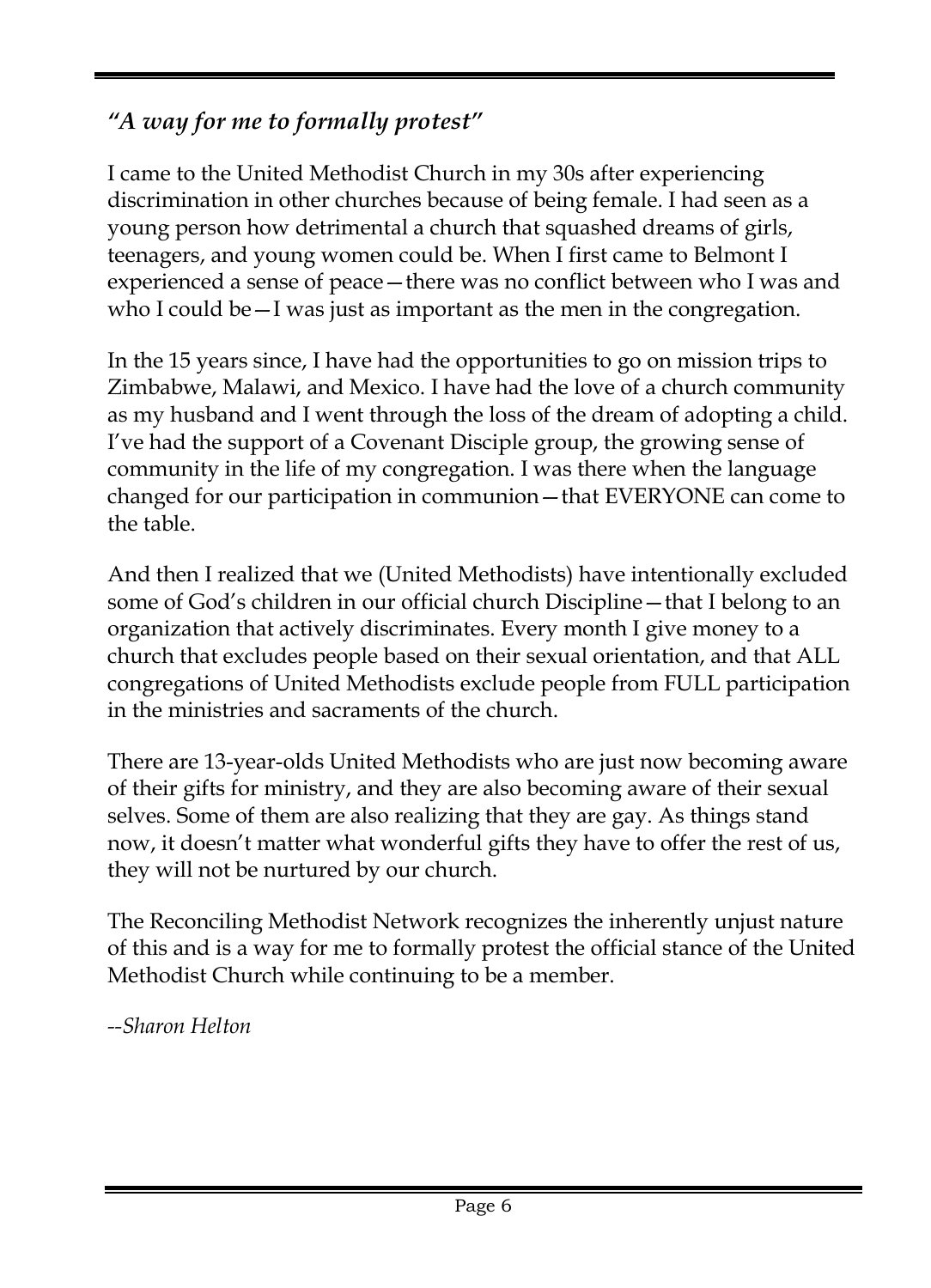## *"I understood the true importance of standing up for the rights of my friends"*

When I was young, I remember making annual visits to the cemetery with my father to place flowers on the graves of grandparents and greatgrandparents. My dad would also visit the grave of a childhood friend who'd died young. It wasn't until I was older that I learned he had died of AIDS. Knowing that my father stuck by his friend—even in death —was a strong example for me to follow. I don't think he knows how much that meant to me.

I've heard about how minds change when abstract stories become personal. For me, that person didn't so much change my mind, but provided a catalyst to care more deeply about injustice. Since that time, I've witnessed a friend coming out to a less-than-supportive family. I've seen the very real struggle between self-realization and faith—from shame to acceptance. I have watched men fall in love with men; women fall in love with women. I have seen friends transform from stifled gray to full color as they learned to embrace every aspect of themselves.

Other friends have remained closeted—to keep jobs, family or just to stay under society's radar. It wasn't until I made meaningful friendships of my own with gay and lesbian men and women that I understood the true importance of standing up for the rights of my friends, especially those who cannot risk speaking out on their own.

I could make arguments about how I believe God's command to love our neighbor supports full inclusion in the life of the church. I could point to John Wesley's simple rules for reasoning. I could say that I don't believe straight people have a monopoly on love, let alone God's love. When it comes down to it, though, the greatest evidence I have for reconciling is the people I know. Some of the best friends I have are gay and lesbian men and women, not because they are gay, but because they are kind, caring, spiritual, loving individuals. It is with those friends in mind that I say: I am a reconciling United Methodist.

*-- Lindsey Solomon*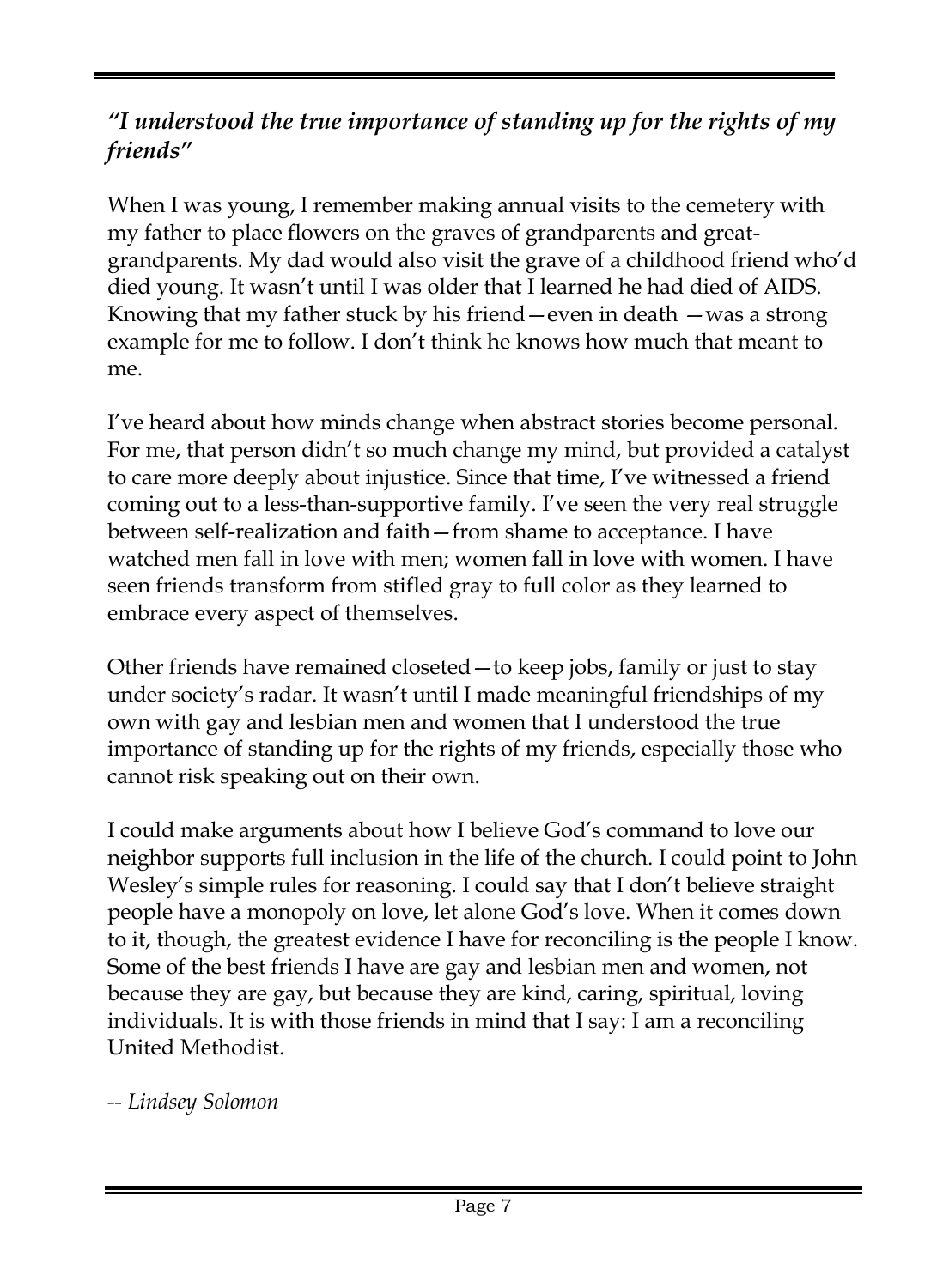## *"I knew I was an outsider"*

In 2006, when we asked my husband's rabbi to co-officiate our wedding ceremony, he gave us a sad "no." It simply went against his beliefs to perform a wedding for an interfaith couple who were not willing to commit to raising their children exclusively Jewish. His refusal set the tone for my relationship with my husband's faith community.

Each time I entered the temple, despite welcoming smiles, hugs, and well wishes, I knew I was an outsider. It's not that they weren't welcoming and friendly – their doors were wide open! It's not that they didn't preach about social justice – their hearts were open! It's not that they didn't participate in interfaith organizations– their minds were open! It's that I didn't fit – their policy told me so. My being me was incompatible with Jewish teachings. But, God can move mountains.

Unbeknownst to us, my father-in-law went to talk to the Rabbi about his decision. He lovingly and methodically continued a dialogue with the Rabbi for years. He even spoke publicly on Rosh Hashanah, encouraging change. His voice joined with others and through discussion, prayer, and transformative experiences, change slowly occurred. Five years later, the rabbi performed his first interfaith wedding. Today, we are still invited, welcomed, loved, and included just as before, but when I walk through those doors, I don't feel the need to hide who I am.

My experience of being an outsider has been much gentler than that of my LGBT brothers and sisters, but my experience helps me understand that it's time to move a mountain. It's not that we aren't loving, welcoming, inviting or inclusive at Belmont. We are! And while it may seem obvious by our open hearts, minds and doors that all are welcome at 2008 Acklen Ave, our church discipline tells another story by stating explicitly that the LGBT community is incompatible with Christianity. We must, in our loving and methodical way, show radical love and hospitality by explicitly and publicly welcoming the LGBT community to Belmont. It's time to change and know that God can move mountains.

*--Ellen Haber*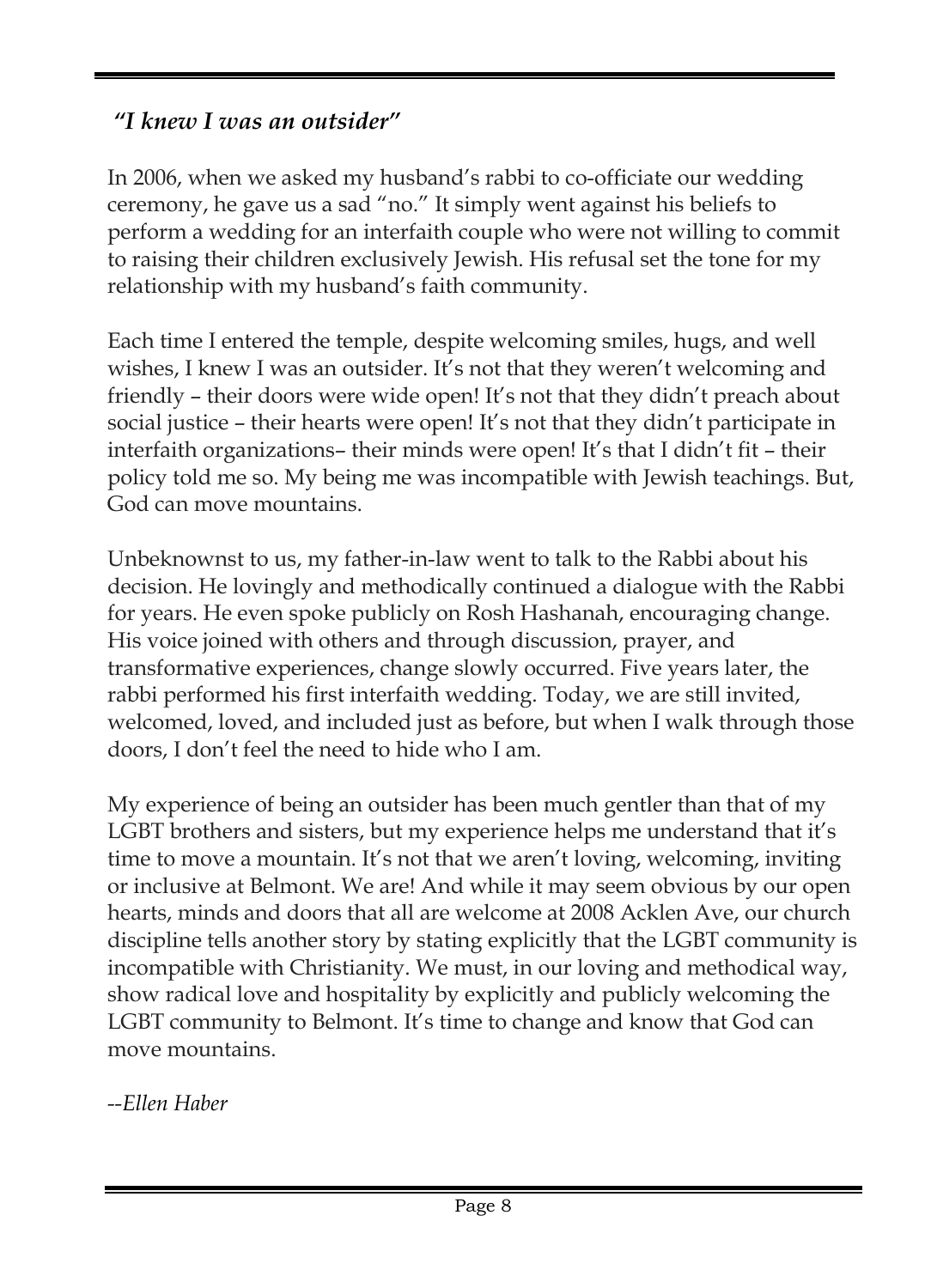#### *"When I was a child it was easy to make black-and-white statements"*

I was born in Memphis and grew up in eastern Pennsylvania suburbs. As a child, I went to Baptist churches and Christian schools, so pretty much everyone I knew looked and thought like I did.

I never met one openly gay person until I left to attend a small liberal arts college in South Carolina. My college community was less conservative than anything I had experienced before – both the faculty and the student body. Although I was still conservative in my actions, I became more open-minded. Freshman year I became friends with all different kinds of people on my hall: atheists, Christians, Democrats, Republicans, "party animals," -- and several openly gay students. Even though the world seemed to tell us that we were all so different, that we had no business being together, somehow we all became close friends. The labels society tried so hard to put on us seemed to disappear.

The following year I roomed with a friend from freshman year whom I'll call Mike, a minister's child from the local area. I had the feeling that Mike was gay, although he had never discussed it with me. Mike and I became very close friends, and we roomed together for two years. He came out to me and few others our senior year of college, and when he did I could sense his relief that we accepted him for who he was. Mike is now in graduate school, studying theology at the University of Chicago.

When I was a child it was easy to make black-and-white statements about gay people. As I have gotten older and befriended people like Mike, I realized that gay rights and equality are not merely topics for intellectual or theological debate, but real issues facing real people. I believe with all my heart that Mike deserves to be loved and accepted for who God made him to be. I think Belmont should be a reconciling church because I know that there are a lot of other Mikes right here in Nashville.

*—Jay Forsythe*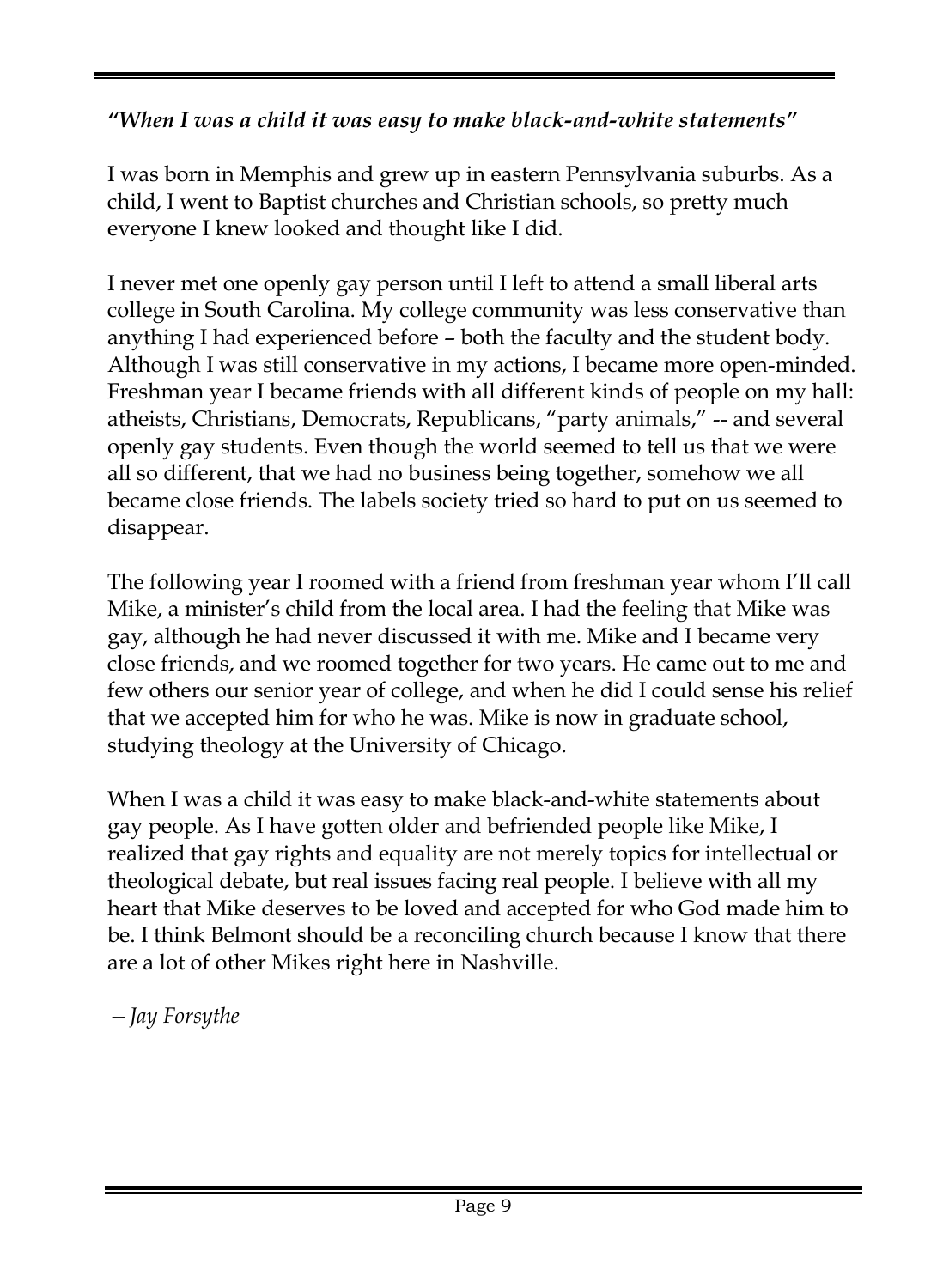# *"How, then, can we not welcome other seekers?"*

We are a congregation that aspires to mission, both beyond our shores and within our own neighborhoods. We try to remember to greet the strangers among us. We want to orient our visitors to our church and congregation, to invite them to return, to offer our mix of study and worship, and to eventually accept some in membership, joining them in pledging community in Christ.

Yet, it is not we who call people to faith.

It is not the people of Belmont who, alone, warm hearts, select souls, and inspire lives of faithfulness. At best, we—the church—may nurture, teach, guide, share, pray, and witness. We are a path toward faith and a conduit toward belief.

But, we alone do not call people to God.

It is not our sanctuary that is worshipped. We can't pretend to judge the merit of another's profession of faith or to weigh the sincerity of their soul. We ought to welcome all who would join with us on our path.

Our measure is our orientation toward God and our commitment to try, as best we can, to follow the teachings of our evolving understanding of faith. We follow the One who comfortably related with blatant sinners, who sought the most unlikely candidates as apostles of his Word, who accepted professions of belief from those rejected by popular reputation, and who saw merit in the despised.

How, then, can we not welcome other seekers?

Thus, we, firmly and in faith, support the open, welcoming acceptance into this congregation of those who would believe in Christ, and we do so without regard to their sexual orientation.

*— Pam Auble and Mike Engle*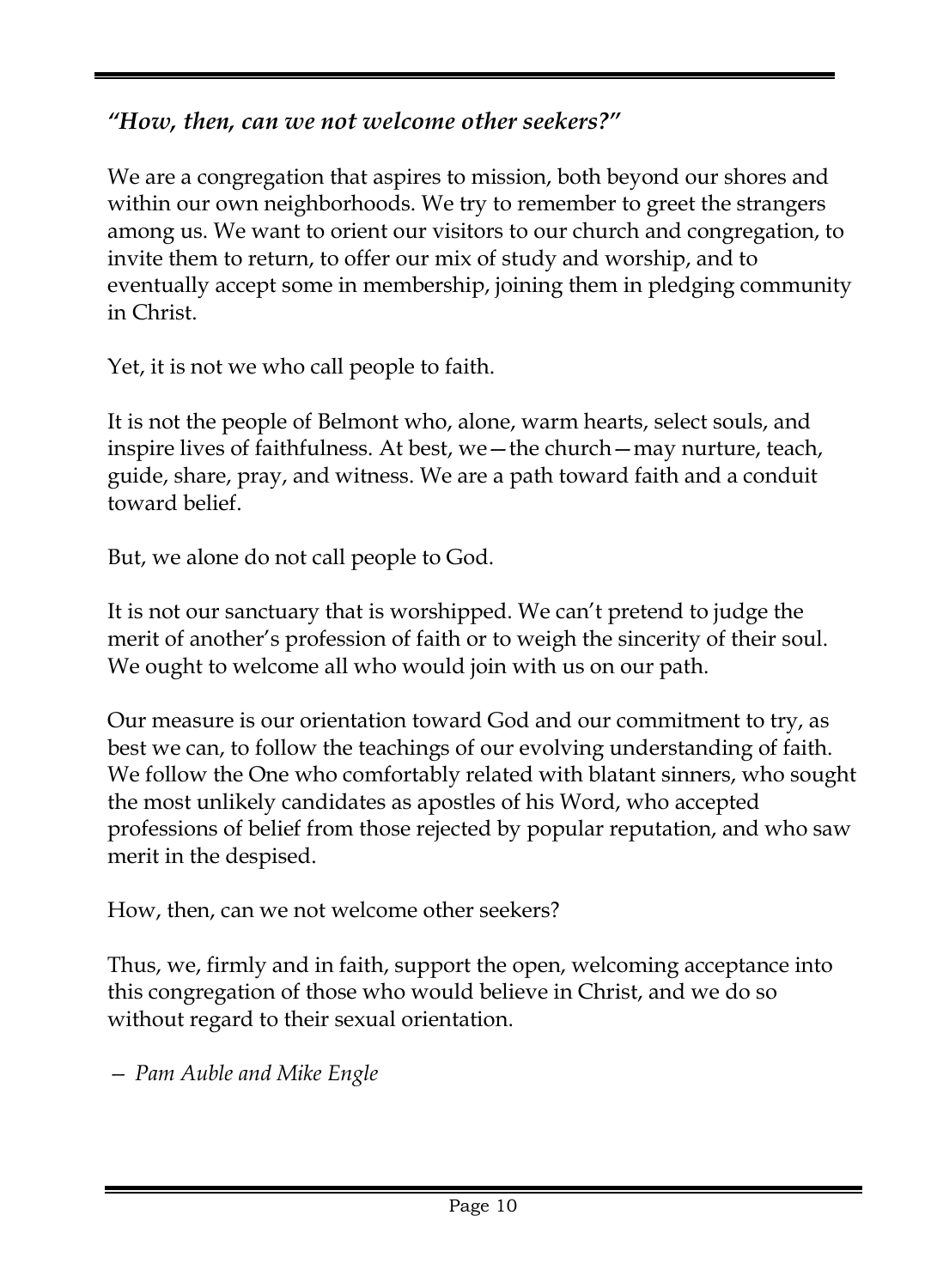## *"This position of the church pushes away many wonderful people, including our son"*

I'd like to introduce you to our son. He grew up in the Methodist church serving as president of the UMYF, was an Eagle Scout, attended a Methodist college where he was active in his fraternity, selected for Phi Beta Kappa and was the outstanding graduate in his class. After working a year in banking, the college president asked that he return as Assistant to the President which he did for two years prior to earning an MBA. He then worked as a consultant before starting his own business. He has been president of several non-profits in Nashville, selected for Leadership Nashville, and opens his home frequently for fund-raising events. He is kind, generous, caring and a loving partner, father, son, brother, and uncle.

Our son is an outstanding young man who has a lot to offer a church, but not the United Methodist Church. You see, our son is gay. While our local church is welcoming, but not reconciling, the official position of the United Methodist Church according to the Book of Discipline and affirmed by the latest General Conference states that "The practice of homosexuality is incompatible with Christian teaching."

Our son was created in the image of God. His sexuality is no more a choice than that of his mother, father or sister. In the words of Bishop Melvin Talbert, "The derogatory language and restrictive laws in the Book of Discipline are immoral and unjust." This position of the church pushes away many wonderful people, including our son. Following the General Conference in Tampa I was disappointed that the Discipline wasn't changed but more discouraged by the hurtful actions of fellow Methodists. When I told our son that I was considering leaving the church I so love, he said to stay and fight. I'm involved with Reconciling Ministries in the hope that one day our son will be as welcomed in the United Methodist Church as the rest of his family.

*—Betty Jane Taylor*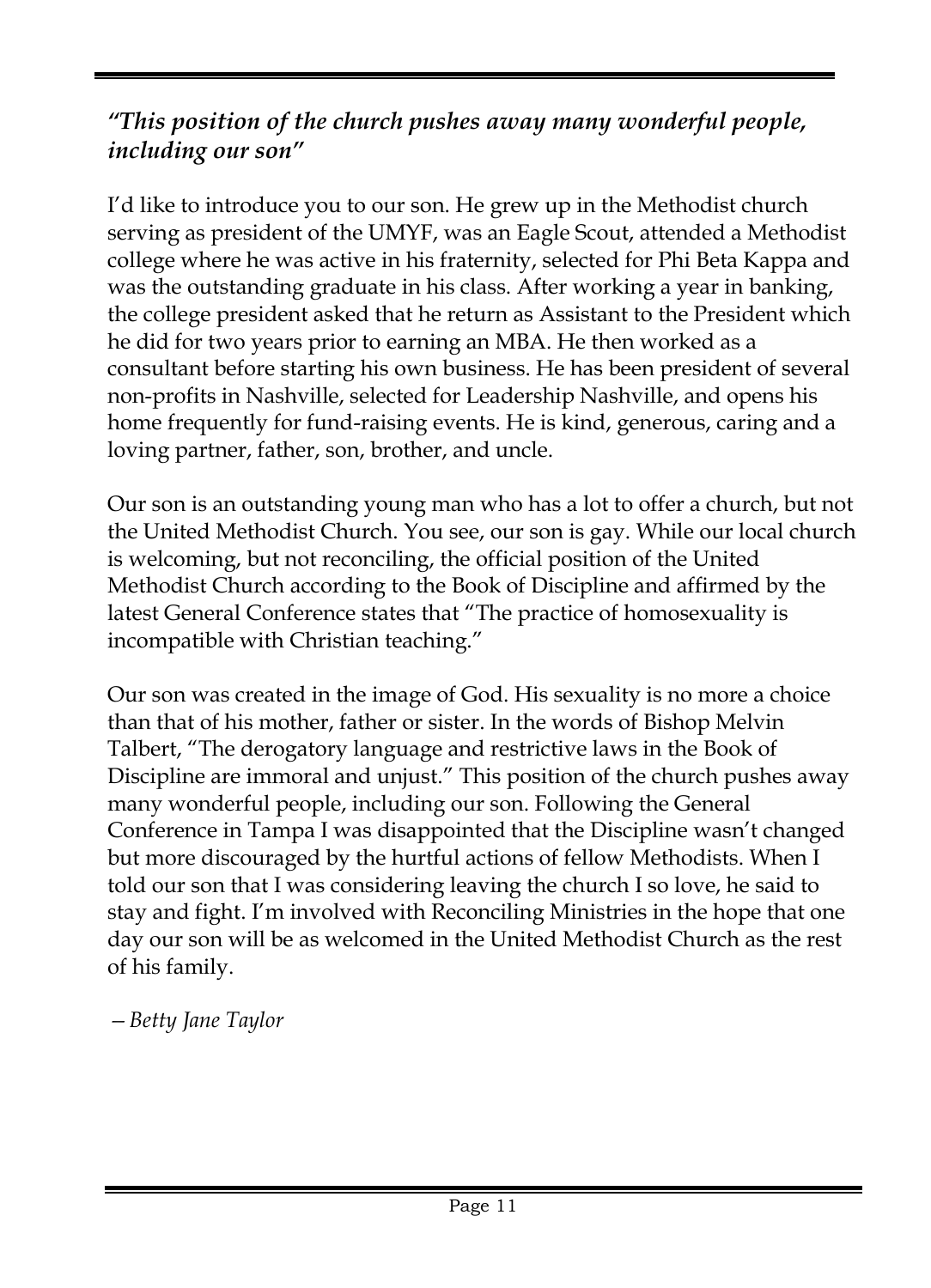# *"I believe the songs I learned as a small child"*

My earliest memory of church is singing "Jesus Loves Me." Later we sang, "Jesus loves the little children, all the children of the world".

As an adult, I have lived in the love and grace of God as I was welcomed and cared for by members of seven different United Methodist churches in different parts of the country. I never wondered if I would be welcome in any United Methodist church. Long ago I had learned "Jesus Love Me" and I assumed the followers of Jesus would live out that promise. Always I was offered a place of community, learning and service.

More recently, I have become aware that some of my friends did not share my confidence that the followers of Jesus were prepared to welcome and love them. My LGBT friends have felt rejected and unwelcome, left outside the community of God's love and grace that I expected and enjoyed in United Methodist churches.

I am a reconciling United Methodist because I believe the songs I learned as a small child. We still teach our littlest children that Jesus loves them and all the children of the world. All who wish to join us should be able to enter with confidence, expecting to find the love and grace of community, learning and service in a United Methodist Church.

*—Carol Brown*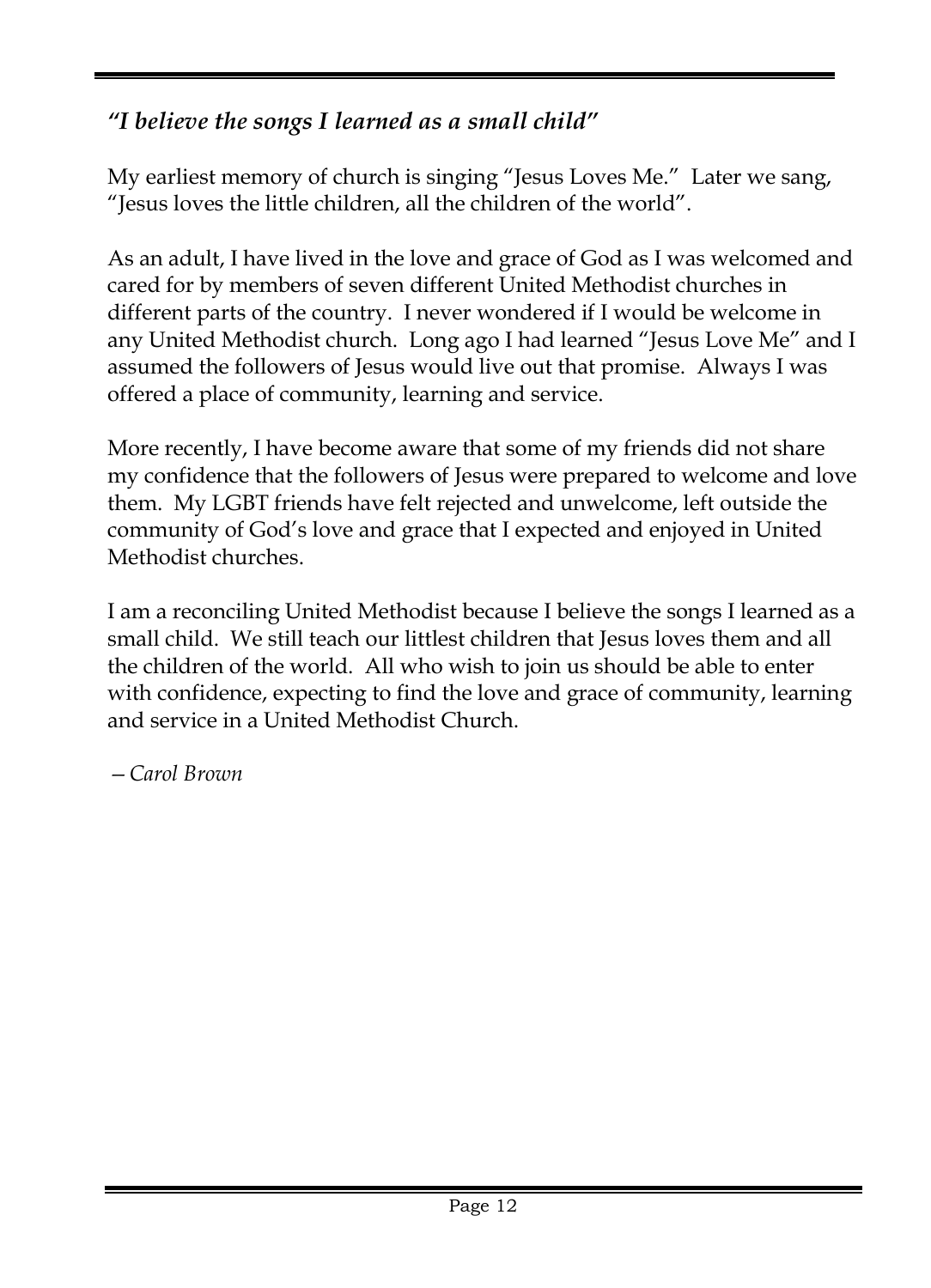## *"United Methodists and all Christians need the prodding of conscience that this movement provides"*

My brother is gay. He's also a retired college professor, past president of both his local church Methodist Youth Fellowship (MYF) and the UT Wesley Foundation, a talented musician who has played piano and organ in churches many times in the past, a caring person, a father, and best friends with a now-retired female UMC District Superintendent.

He doesn't go to church anymore. I understand why he doesn't—at least to the United Methodist Church. In his shoes, I probably wouldn't go either. And when I think about it for a while, I sometimes wonder why I do still go. If I believed that the words of the *Discipline* were an accurate reflection of the views of most United Methodists, at least those in this city and country, I would have changed denominations a long time ago.

But I know, at least among the membership of my church, Belmont UMC, most believe that all God's people are welcome at worship and for full and unquestioned participation in the life of the church. Whom one loves does not matter. With whom or how one engages in sex does not matter. It's a personal, private part of adult life and simply not my concern.

The Reconciling Movement should not be necessary, but it appears that it is, and greatly needed. United Methodists and all Christians need the prodding of conscience that this movement provides. Those who would exclude homosexuals from the life of the church need to ask themselves what it is they fear and, yes, "what would Jesus do?" There can be only one answer to that question according to my understanding of Jesus' message of love and acceptance. My brother feels rejected by his lifelong denomination and by extension most of Christendom. He *has* been rejected. It's not a false assumption. How can this be what God expects of us? I support the Reconciling Movement and those people whom the UMC has very officially rejected. People of God and people of conscience should speak out with courage and kindness.

*—Cathy Folk*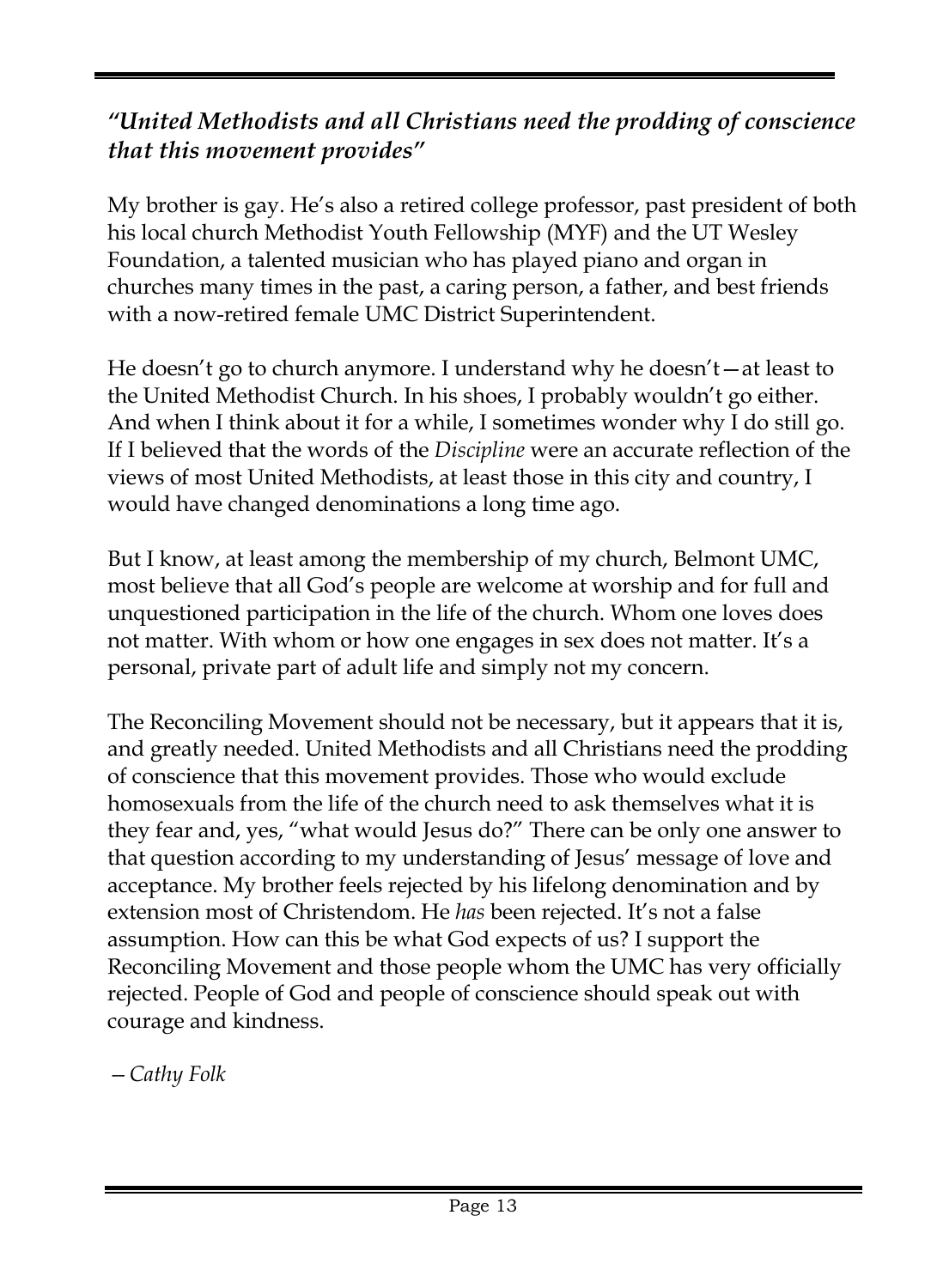# *"I long for them to feel safe in our church"*

My mama grew up in South Georgia in the Baptist church. She went there from the time she was born until she left home for college. I was raised in Baptist churches in Atlanta and in the rural Georgia towns where both sets of my grandparents lived. Those churches taught that homosexuality was an abomination to God.

When I was 22, my mama came out to me. She had fallen in love with a woman. She had never been in love with a woman before, hadn't intended to fall in love with a woman, but here she was, deeply in love. They moved in together. They are still together, 20 years later, and still in love. My mama's partner grew up in Mississippi in a church that also taught that homosexuality was a sin.

These women love God. They pray to Jesus. They own every Bill Gaither video ever made, and they watch the videos in their home and sing songs like "Just as I am" over and over, just like they did in their childhood churches.

But despite their love of Jesus and gospel music, these women are scared of church. When I married at East End UMC in Nashville, I convinced them to sit together on the front row with the other parents. They were extremely nervous about what people might think or say. When they attended the baptisms of their grandchildren at Belmont UMC, they were uneasy. I tell them this is a church that accepts people like them, but they are uncertain. They know there is a way for a Methodist church to formally welcome people like them, and they know our church has not done so.

I long for my mother and her partner to feel safe in our church and in all churches. I long for them to pray, sing, and worship at Belmont with their grandchildren. I tell my children the truth. God loves their grandmothers just as they are and celebrates the love they share. I long to tell my children that our Church celebrates their grandmothers' love just as God does.

*— Katherine Dix Esquivel*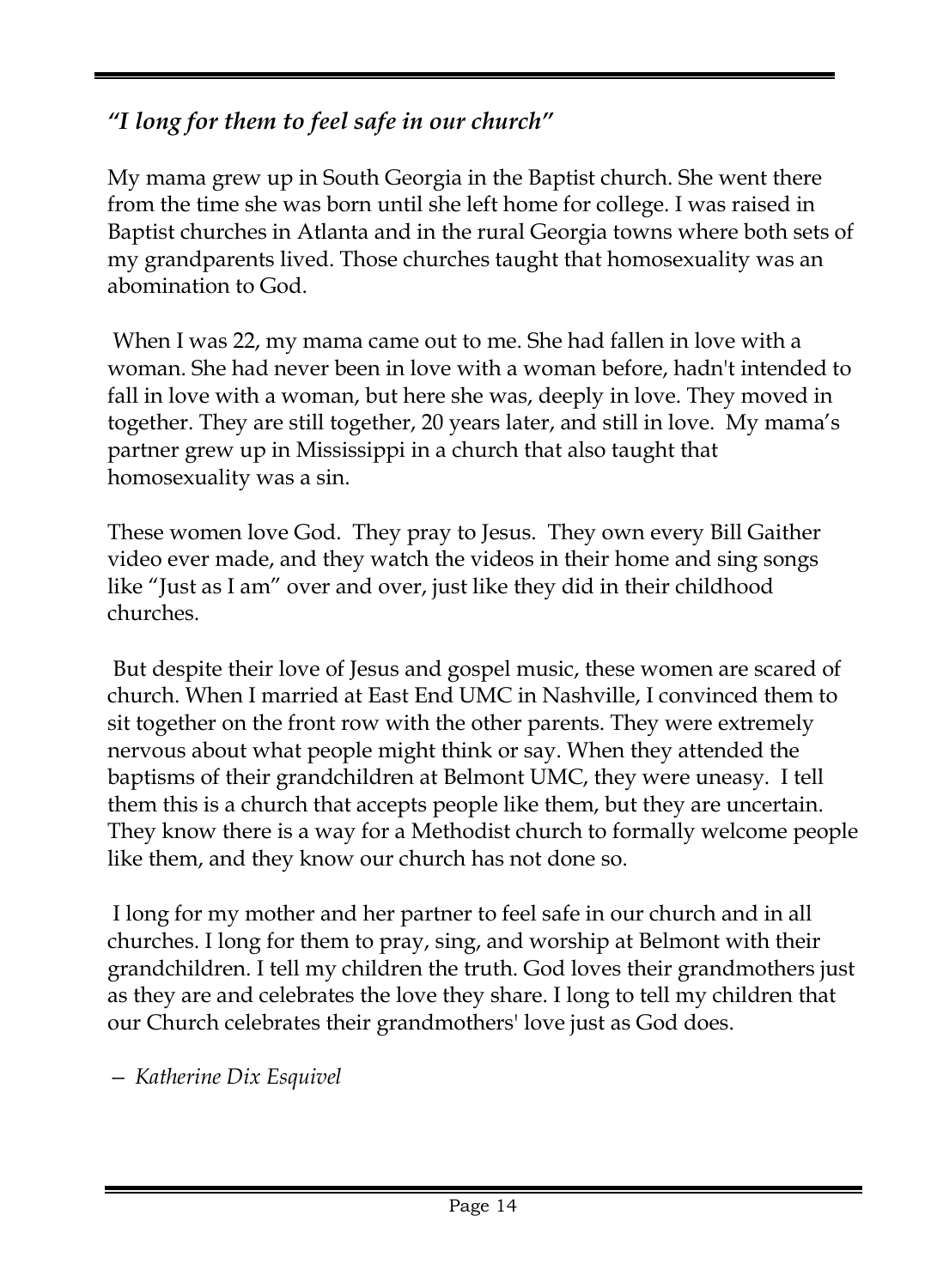# *"What if one thing were changed in my biography?"*

My first Bible was a hardback red Revised Standard Edition and it was presented to me when I was 6 years old at the Burlington Methodist Church in east Knoxville in 1964.

The day that I and the other 6 year olds of the church were given our Bibles, there a was a sprinkle of rain falling on us when I walked with my Mom and Dad and younger brother to the parking lot after church. In the back seat of our family Chevy Biscayne, I noticed that the small drops of rain had, where they had struck, faded the red ink on the page edges of my new Bible, creating little spots of lighter color.

Even today, most of a lifetime away from that Sunday morning in 1964, I still have that Bible at home, and when I see those faded spots and remember that day, it creates in me a powerful memory, a memory that symbolizes the love from my family and church that surrounded me.

The truth is this: I was born into a Methodist family, and even in the times of my life that I was not always there for the church, the (now) United Methodist Church was there for me.

But what if one thing were changed in my biography? What if I had been born gay? My memory of the love I felt on that day would be just as real, but the knowledge that the church was always there to support me would seem hollow.

It is distressing to me to think of all the people who were given Bibles and surrounded by the love of the church, and who grew up to feel that love taken away, simply because of who they are. I believe that nobody should experience that kind of pain from their church, and that's why I'm a reconciling United Methodist.

*--Wayne Wood*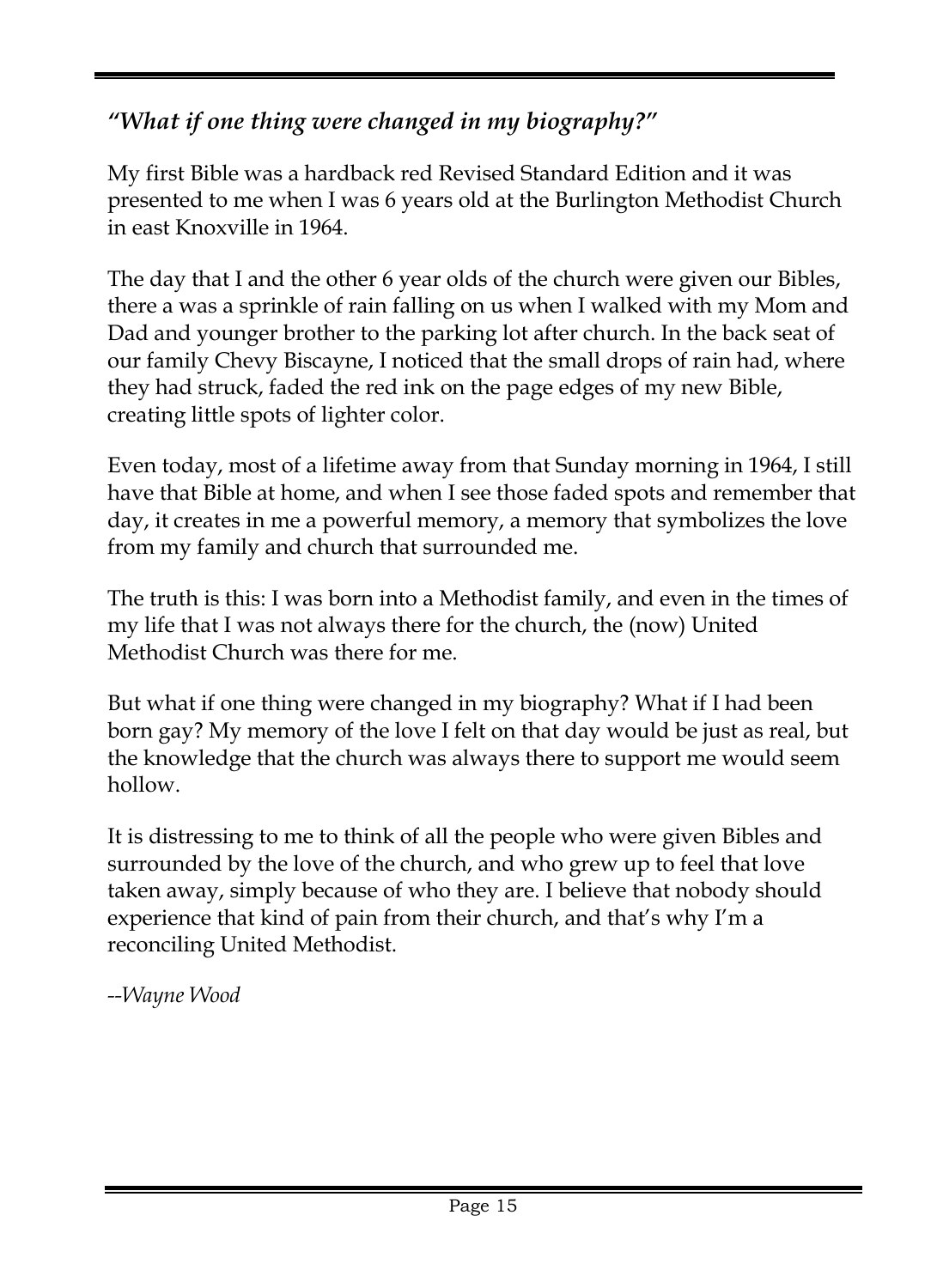## *"We didn't feel safe fully sharing our relationship at Belmont until we had been here almost seven years"*

More than a decade ago I brought my daughter Katie to Belmont. She was baptized and we became members.

But we were not here fully.

I didn't come alone that first time. I came with Doug Hagler. My partner. We have been in a committed relationship for 13 years. We committed to building a Christian family and raising Katie, along with Doug's kids, Sam, Ben and Ruth, in the church.

We chose Belmont because Henrietta, Doug's sister, was already here. But we knew we wouldn't be here fully. The year before coming to Belmont, Doug, who had been an ordained minister, had relinquished his ordination. Doug did this out of respect and love for the United Methodist Church and his belief in doing things the right way.

At Belmont we became involved in the beautiful routine of church life: music ministry, children's ministry, youth ministry, WNAB, Sundays morning worship, Sunday evening youth meetings. We seemed completely immersed in life at Belmont. But we were not, not fully.

We made so many friends, most we learned we could be open with about our relationship. Some we did not. Why didn't we? Fear. I was afraid my children would be bullied or chastised by other kids' well-meaning parents. We didn't feel safe fully sharing our relationship at Belmont until we had been here almost seven years.

So we built relationships and friendships but always held back. We held back because our church tells us we are incompatible with Christian teaching. A very active love from our church allowed us to be comfortable with who we are and we have a place here.

Doug and I are gay, but we are so much more in our daily lives: fathers, partners, teachers and friends. But being gay is why I am writing this, still afraid. But I am grateful that at Belmont, I am held up by friends, family, prayer and, most importantly, by faith.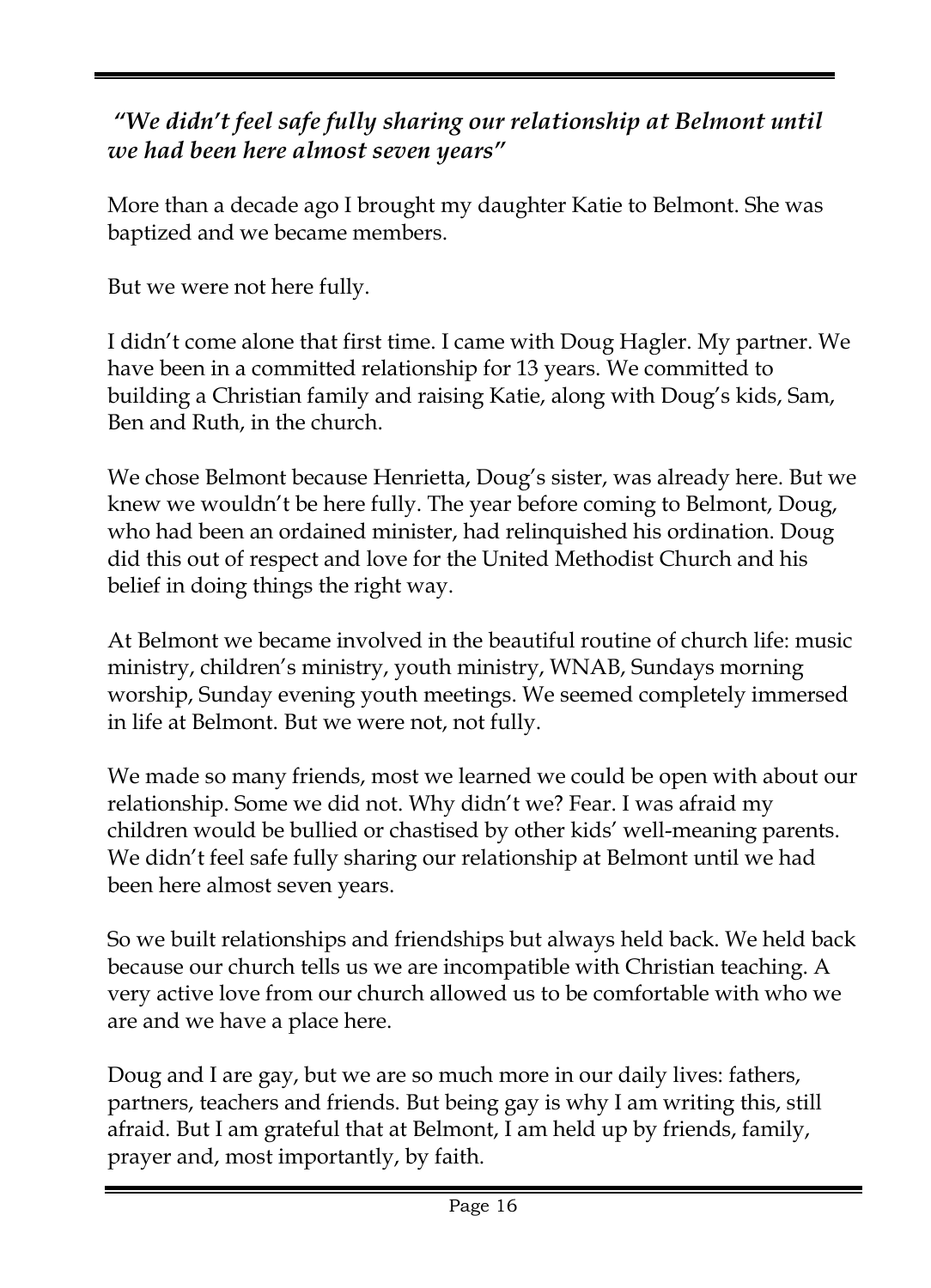A reconciling statement would have told us, before we walked in on the first day, "You are welcome, today, exactly where you are, as you are. Fully."

*--Frank Moore*

# *"A nurturing and loving family"*

I have three children born to me. They are all adults now and I love them dearly, as did my husband, who is no longer living.

I have several dozen other adults that seem like my children. I have known them since they were born, and remember all sorts of stories about them from infancy up through their college years. Their parents are my closest friends, scattered around the country.

When one young woman invited us to a gathering to celebrate her loving relationship with another woman, we were happy to attend. That was twelve years ago. Now they have adopted an infant from Ethiopia and are raising him with love and care. He has had some health problems, and they fret over his diet. We get news of his activities with his friends in day care and his progress in talking.

To me, they are a nurturing and loving family, who should be welcomed in any church they choose to attend. I believe that my church, the United Methodist, should be one of those churches.

*—Dorothy Anderson*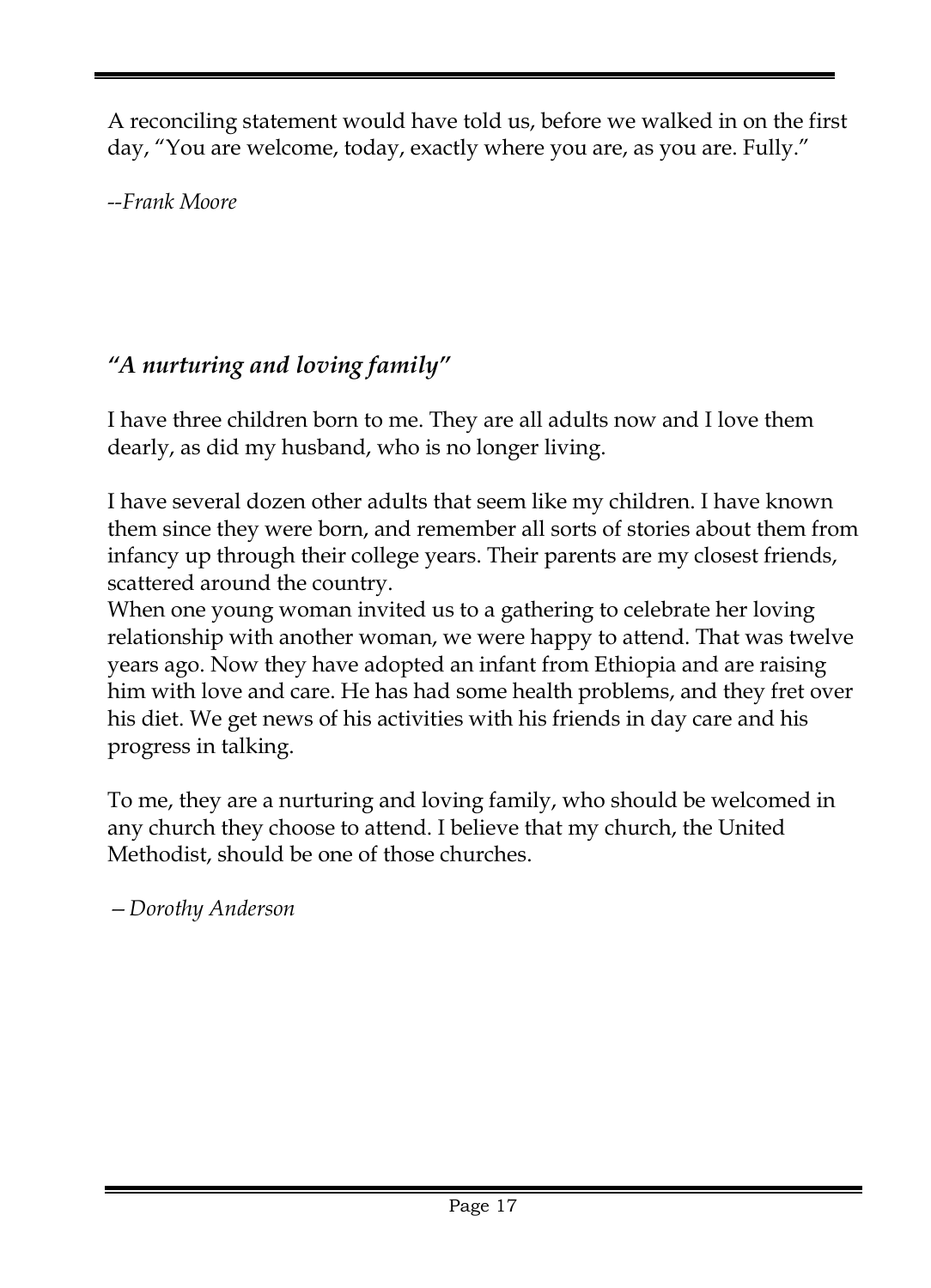# *"This church bulletin saved my life"*

At the age of 16, I was seriously depressed. I had lost my father in the fall, my sister went through a divorce in the winter, and then in the spring, a person I considered very close betrayed me. All of that was in addition to the knowledge that I was gay and could not be that in my hometown of Possum Trot, Tennessee.

I was blessed to have a cousin who represented the area in Congress. When he gave me a chance to be a Congressional page, I jumped at it. I arrived at Page housing on a Sunday. I was adamant on going to church while in D.C. The closest Methodist church was Capitol Hill UMC, and on that first Sunday I walked in and was given a bulletin that said:

*Capitol Hill UMC is called to the ministry of reconciliation. We embrace as a gift the diversity of our neighborhood and the world. We celebrate our human family's diversity of sexual orientation, gender identity, race, ethnicity, age, faith history, economic status, marital status, physical and mental ability, and education.*

#### "Wait a minute! Does that say what I think it says? Sexual orientation? *Welcome?*"

I was shocked. God loves gay people? This truth had never occurred to me. I had kept my feelings inside because I lived in fear that I would go to hell. But these people say God can love anyone! I had prayed so hard for "this cup to pass from me." I'd even considered suicide at one point.

Without question, this church bulletin saved my life. If someone had not told me that God could still love me, even though I was gay, there is no question I would have eventually ended my own life. Making the statement that 'we celebrate everyone,' saying that we love you no matter who you are, was such a profound idea to me.

Shouldn't we, as Christians, strive to make all know that Christ loves them where they are? I do, and that is why I'm happy to say I am a Reconciling Methodist.

*--Eric Patton*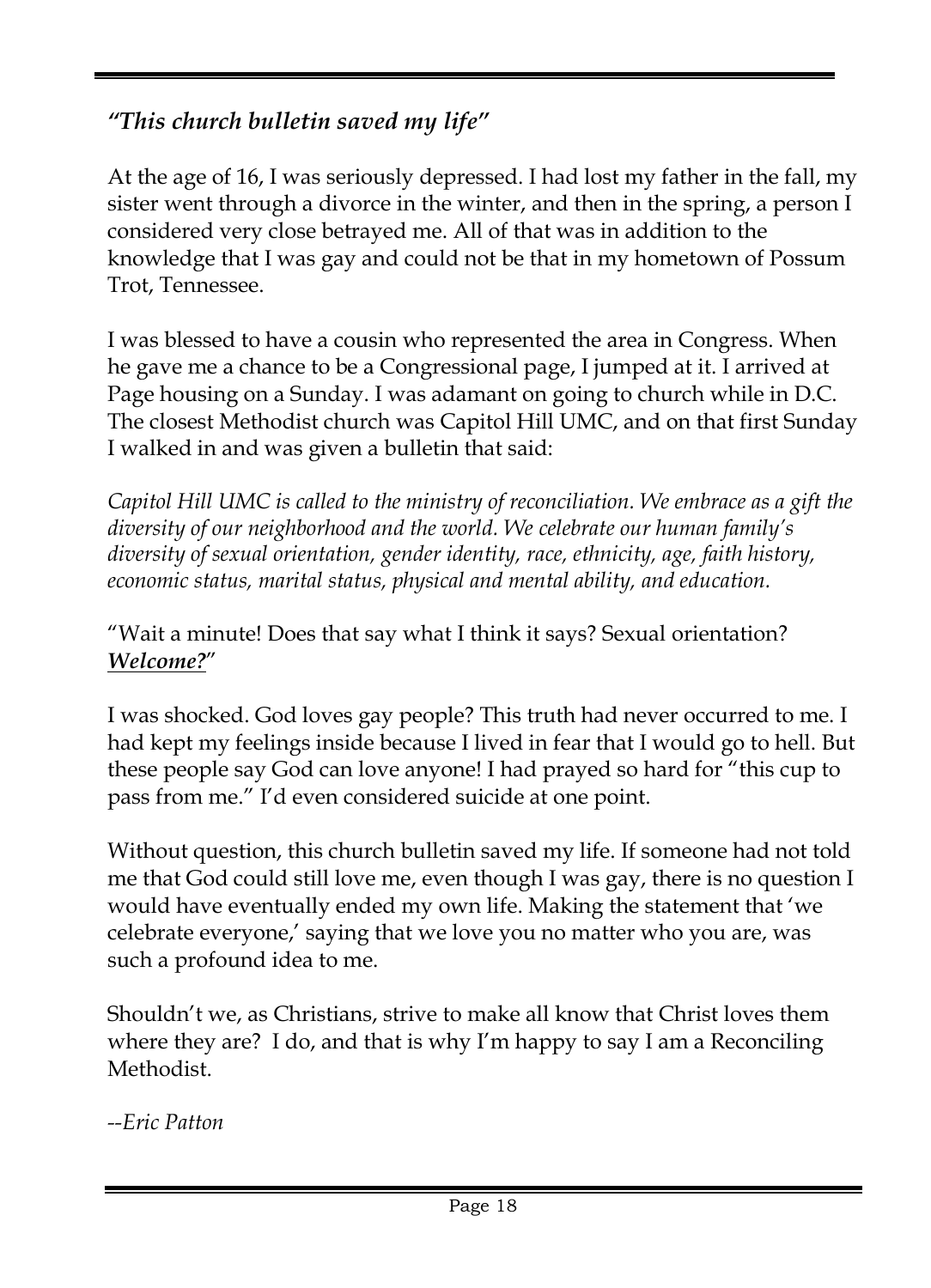#### *"Two gay United Methodist ministers taught me how to be a Christian"*

Joe was my youth pastor in high school. He had recently finished his M. Div. at Perkins School of Theology and would become an ordained elder in the United Methodist Church. Joe taught me how to love my neighbor. He led us on a trip to Appalachia Service Project, a week that changed the way I understood poverty, justice and servanthood.

Oli was my minister in college at the Wesley Fellowship at Duke. Oli taught me that some of the neighbors I needed to love were in faraway places. Through Oli, I heard God's call to a ministry with my brothers and sisters in strange and distant places like Honduras, Bolivia, and the Walltown neighborhood six blocks from Duke's campus.

During that time, I did not know Joe and Oli were gay. All I knew was that they had God-given talents to administer the sacraments, preach the Good News, and make disciples of Jesus Christ. Without their ministry, I would not have met many of the saints in my life and would have missed out on opportunities I have had to see God at work in the lives of the poor.

Joe and Oli taught me to be a Christian by living lives of integrity, in service to God. I watched what they did, and tried to copy it. I did not learn to be a Christian because of a sudden burst of enlightenment or newfound selfawareness. I became a Christian by mimicking a set of practices that were demonstrated to me by people who knew better what they were doing – the same way one learns to lay brick or practice law.

Based on how I came to this place in my faith journey, I hope you will understand when I say I did not *choose* to become a reconciling United Methodist any more than Joe and Oli chose to be gay or I chose to be straight. If I am to live a truthful life I *must* be a reconciling United Methodist because two gay United Methodist ministers taught me how to be a Christian.

*—David Esquivel*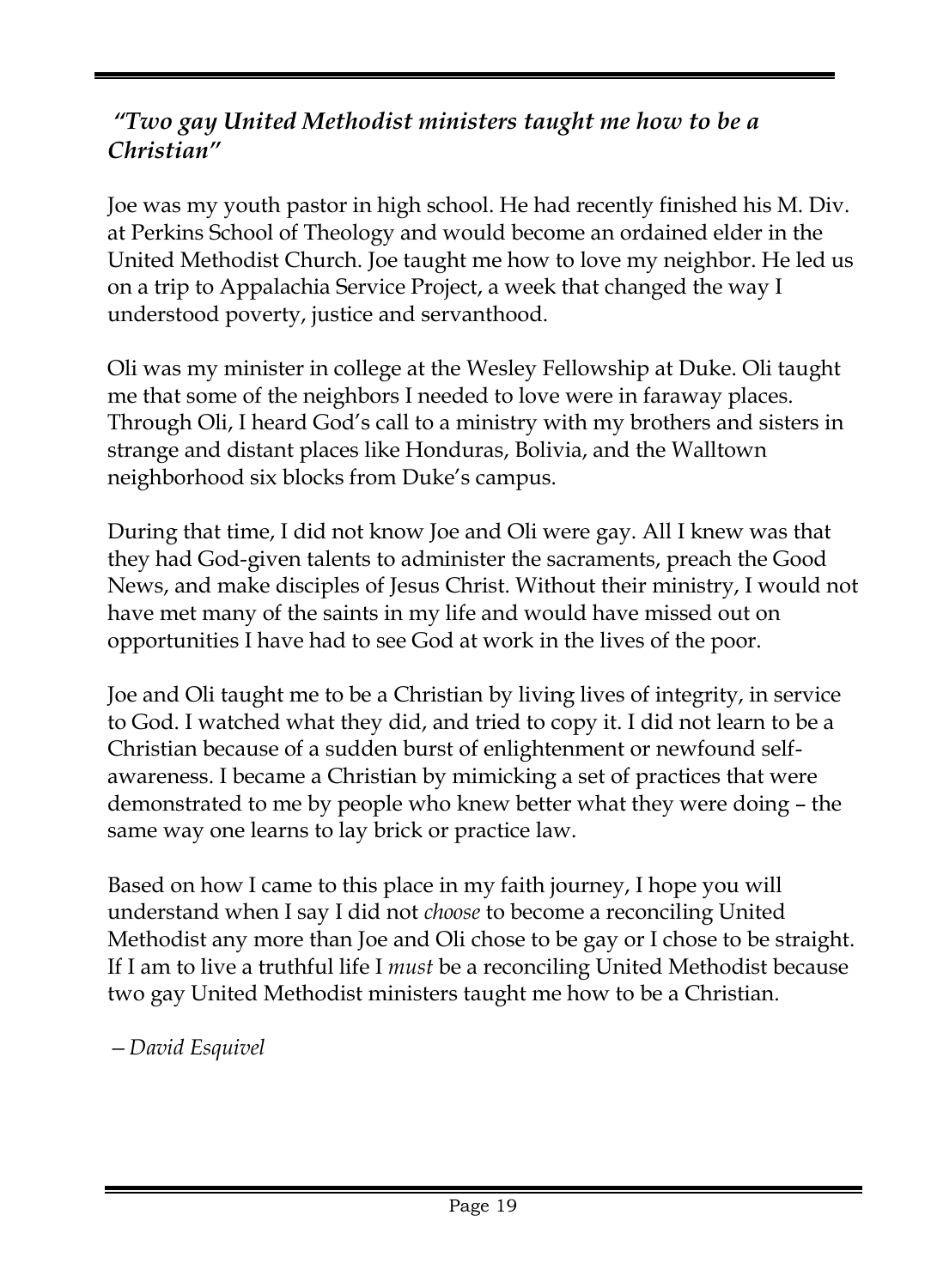# *"We are brothers and sisters through our belief"*

*Jesus loves the little children, all the children of the world. Red and yellow, black and white They are precious in his sight Jesus loves the little children of the world*

*Hosi Jesu wa hi ranza, hi vanana vakwe hina. A van ntima, ni vo basa, a va tsukwa, vo kwalala, Wa hi ranza a vanana vontlelele.*

These are very familiar words to many of us. They speak of love and acceptance, despite cultural and geographic differences. I sang these words as a child, in both English and Xitswa, the languages of my childhood. I had the privilege of being born and raised in Mozambique, a coastal country in South East Africa. My parents served as missionaries and worked there with the United Methodist church for 20 years. We lived in several mission communities during our time there, including one in which my brothers and I were the only non-African children. While I understood that I looked different, I felt the same underneath my skin and hair, in my heart and soul. I laughed, sang songs, played, cried, got in trouble, and did chores just like my friends.

During my teenage years, I attended a British boarding school in Swaziland. It was a very diverse community, with students from many nationalities and religions. I learned a lot from my Jewish, Muslim and Hindu friends, and my view that we (as young people) were more alike than different was strengthened. I understood that despite differences in skin color, language, social and religious customs, our human spirit gave us much more in common.

I am a reconciling United Methodist because I believe that we, the church community, need to accept and honor each other since we are brothers and sisters through our belief in God and Jesus Christ. God created human diversity in the world, but this diversity does not make one person 'better' than another. Each one of us is a child of God, and we are *all* loved and precious in God's sight.

*-- Lynne Collier*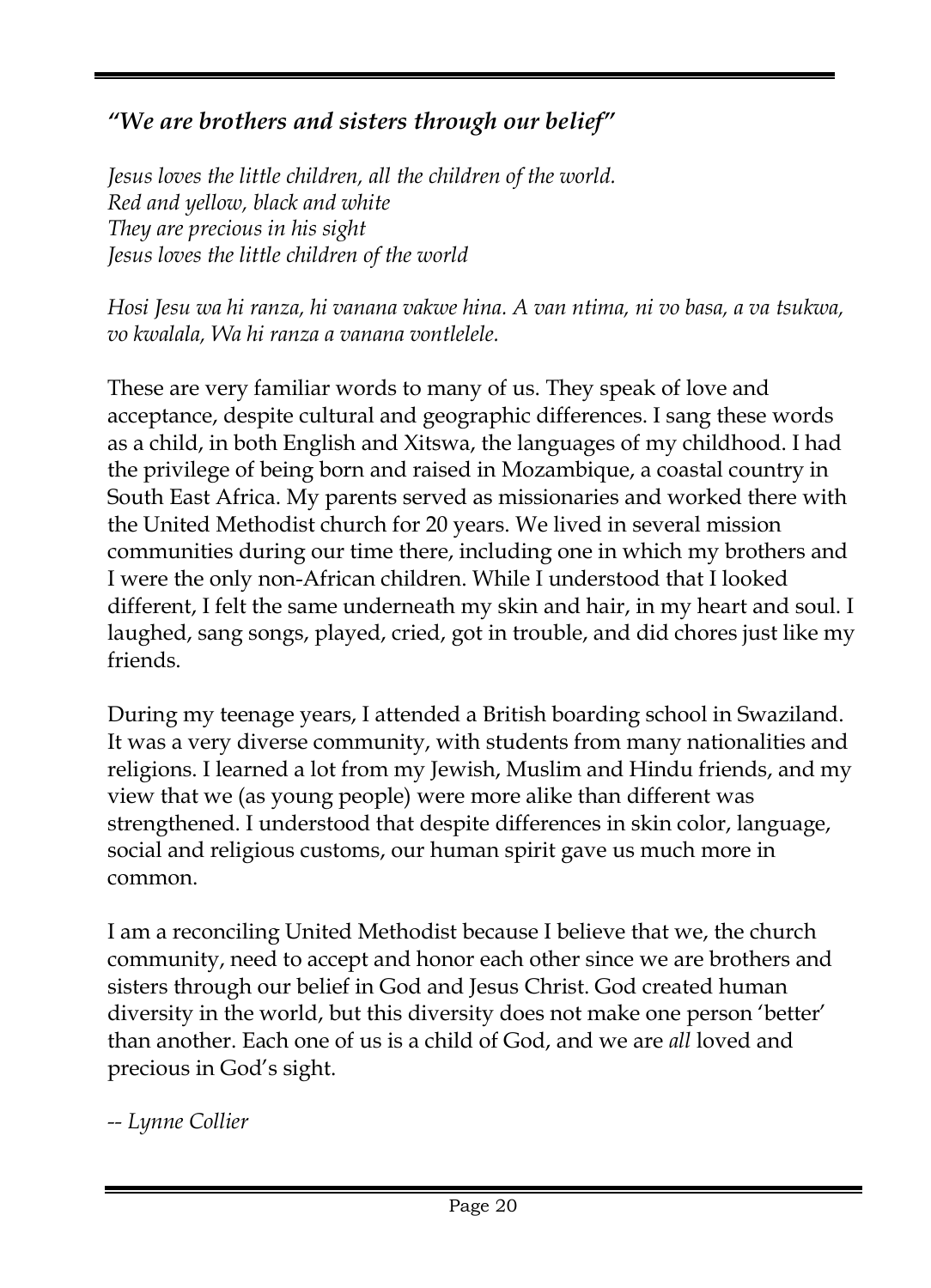#### *"I have not found any way in which their faith struggles were any better or worse than mine"*

Throughout my life, I have been forced to consider beliefs and concepts that were new to me. Sometimes, my mind and heart have been changed. Changes have not been as sudden as the story in Acts of Peter's vision of a sheet lowered from heaven saying it is fine for a good Jew to eat with Gentiles. I feel a kinship to that story regarding my support for our church affirming itself as welcoming LGBT persons.

When I was a child, the word *gay* meant happy. Homosexuality was not something I heard about. One morning in 1972, I received a call from a man who told me he had been arrested for sodomy. I didn't even know what that meant. He explained that he had been in a sexual relationship with a man. I felt confusion rather than condemnation. My guess is that many persons are at that point in their response to Belmont's discernment process. My solution then was to call a hospital chaplain that I knew and ask if he would talk to this young man.

Since then, I have met many gays and lesbians. I have not found any way in which their faith struggles were any better or worse than mine. I did not choose heterosexuality. I have learned that LGBT persons did not choose homosexuality. I cannot condemn anybody for something they had no choice in.

Once religious leaders "proved" from the Bible that the earth was the center of the universe. Slavery is not condemned in the Bible, yet I believe that it's against Christian teaching. A few verses seem to claim that homosexuality is wrong. Through my understanding of the Bible, I look upon the LGBT folks in the same way as the persons condemned in biblical times because they had a skin disease called leprosy. I feel sympathy for the way LGBT persons are treated by many inside the church and in our culture.

Jesus welcomed those whom many in society shunned. I seek to be a welcoming follower of Jesus and I urge others to be welcoming also.

*--Herb Mather*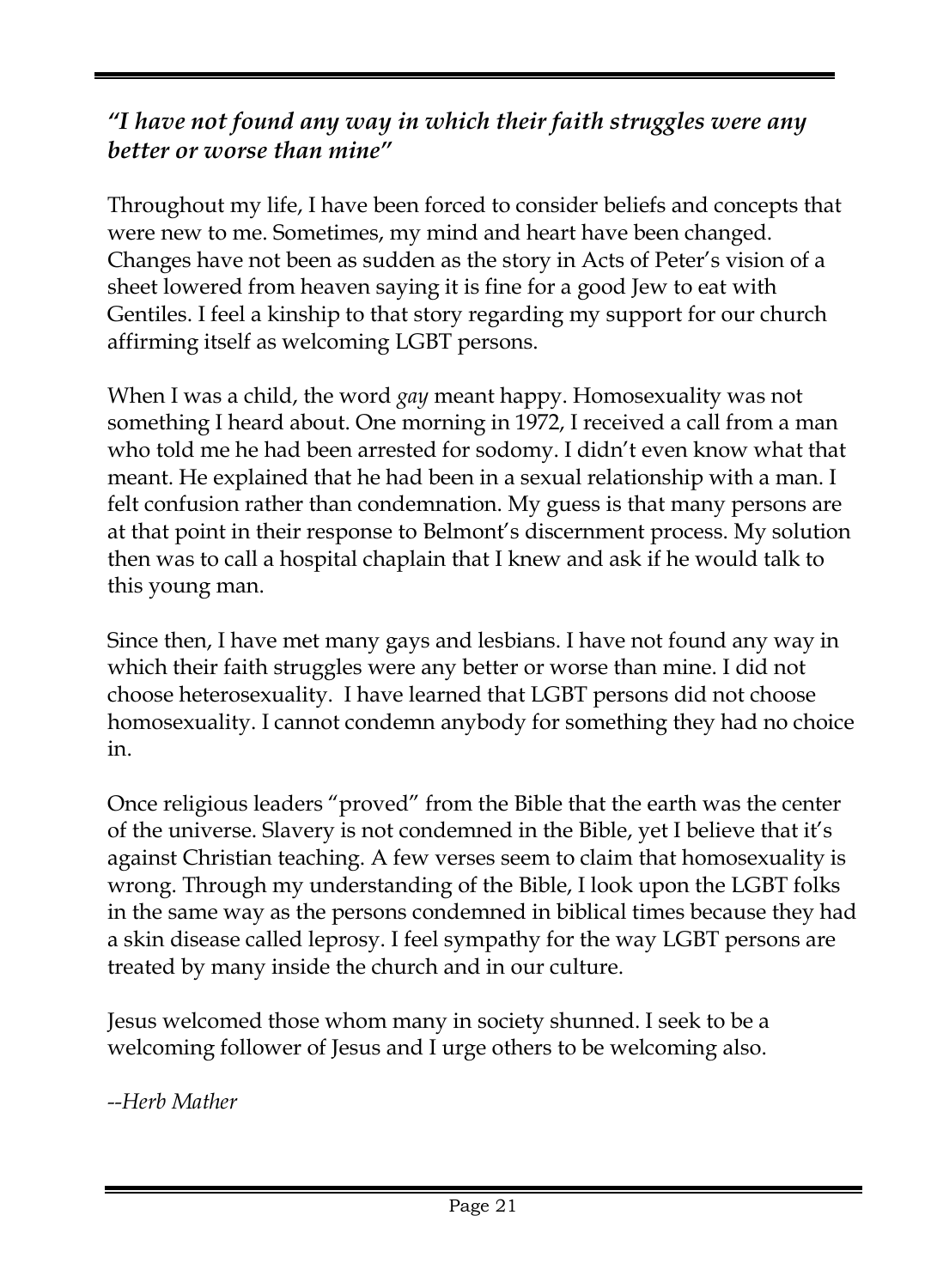# *"Don't we need an asterisk at the end of that motto?"*

I support Reconciling Ministries because my study of the life of Jesus leads me to believe that he would support it. In all that he did, he taught that we should love one another.

During my years of teaching high school and college students, I had both students and colleagues who were gay and lesbian. Today I have friends who are tagged with those labels and they are people who have many talents and much to offer the world. My life is enriched by knowing them.

I do not believe that these individuals chose their sexual orientation any more than I think they chose the color of their eyes, but I have witnessed numerous examples of Christian people hurting them in many ways.

Am I the only Methodist who finds it ironic that our church claims to have Open Minds, Open Hearts, and Open Doors? Don't we need an asterisk at the end of that motto indicating that our doors are open to everyone EXCEPT members of the gay community and the clergy people who are accepting of them?

We are told in John 13, "By this all men will know that you are my disciples, if you have love for one another," and in John 15, "This I command you, to love one another."

My hope is that my church will choose love over hate, and inclusion rather than exclusion, as its guiding principles.

*--Jean Gould*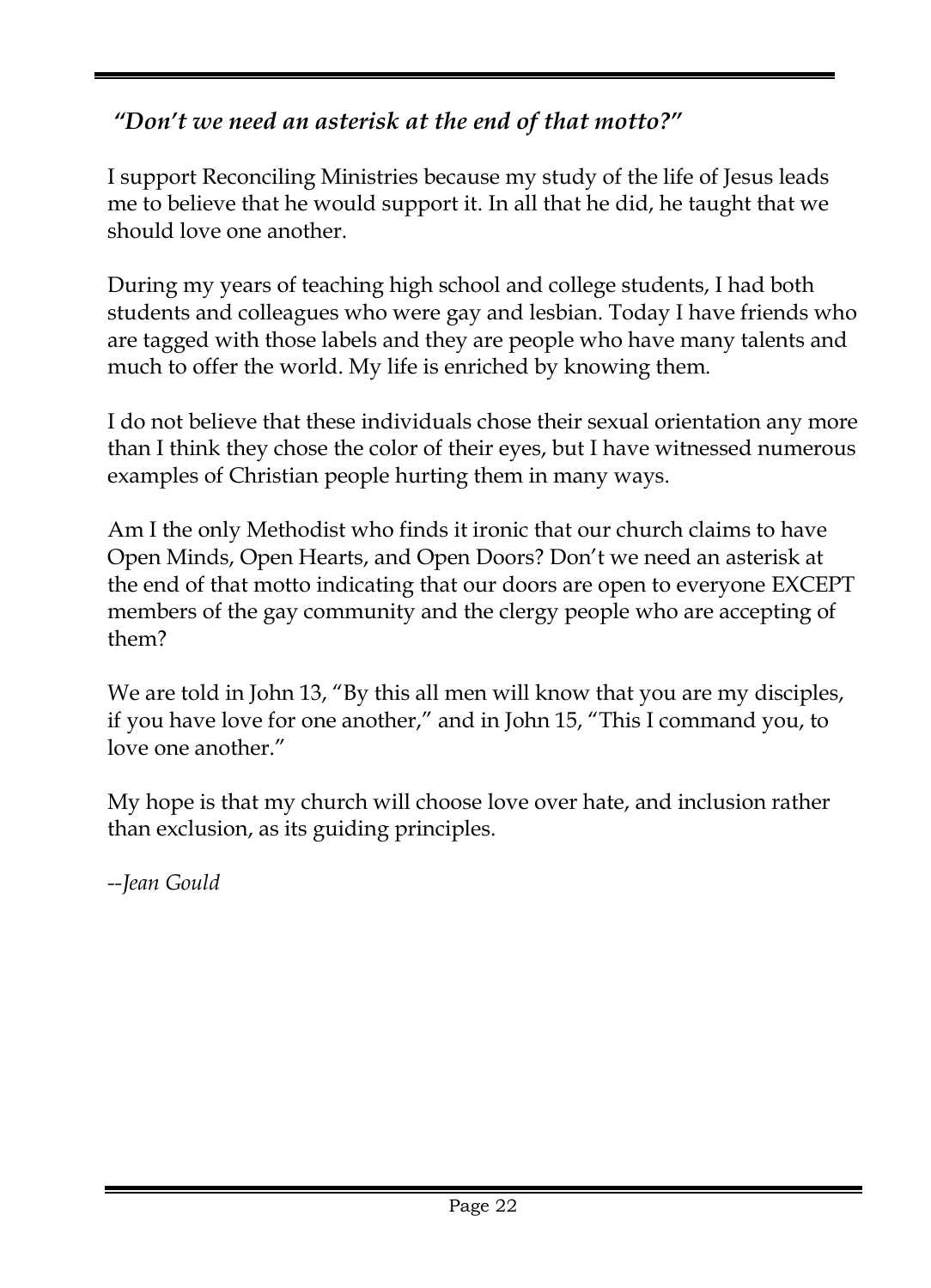#### *"The family of Belmont United Methodist Church is a wonderful mosaic"*

My reasons for being a Reconciling Methodist focus on family: God's human family, my own family and the Belmont family.

We join all creation in being a part of God's world, all created out of love, all dependent on each other and made to live in harmony. Genesis 1:31 says, "*God saw everything he had made, and indeed, it was very good."*

My wife, Starr, and I are the proud parents of two daughters. Beth, our lesbian daughter, lives in Brooklyn, N.Y., is a runner; she teaches autistic children within the New York City public school system and is an active member of the Church of the Holy Apostles – Episcopal Church, a reconciling congregation. Andrea, our heterosexual daughter, lives in Orlando, Fla., and works for the Walt Disney Company.

Beth came out to us in August 2005 after struggling since age 12 with her sexuality. In a letter to us shortly afterward, Beth wrote, "…*thank you for being so loving and accepting of me for being who I truly am. This is not a choice, it's who I truly am and now my only choice is to be true to the person God created me to be."*

The family of Belmont United Methodist Church is a wonderful mosaic of persons from countries through the world, all walks of life and professions, from neighborhoods across Middle Tennessee, different economic groupings and many sexual orientations all proudly calling themselves "Belmonters," all seeking to be a part of God's active creation living out a ministry for all of God's children.

I have many LBGT friends and colleagues who are serving in many roles, including within churches. I appreciate each of these friends and colleagues and accept them fully as God's children, living out who God has created them to be.

Through our discernment process I hope Belmonters will join me in open discussions about "our family at Belmont" as we celebrate God's good creation and move toward becoming a Reconciling Congregation.

*--James E. (Jim) Strickland*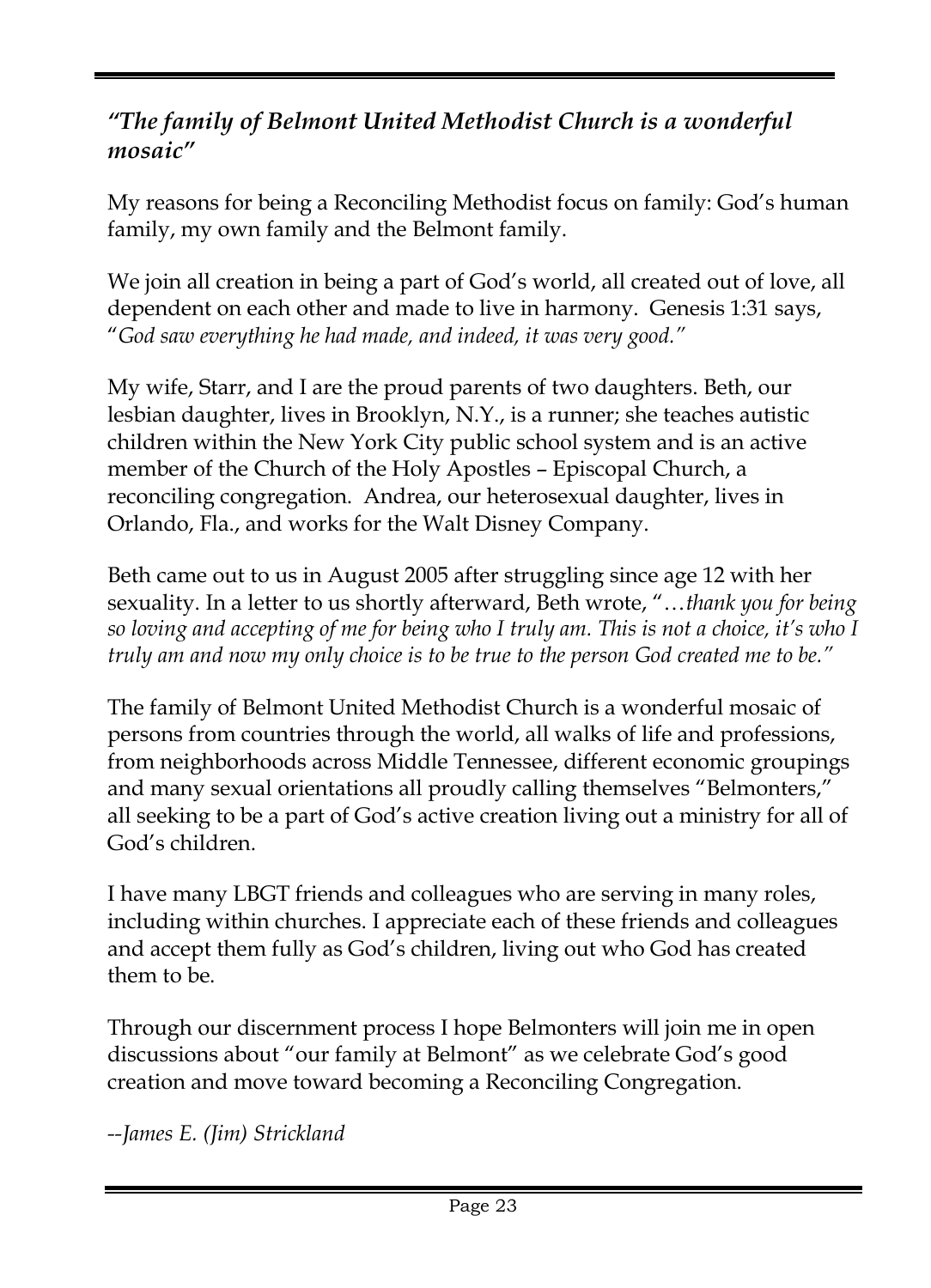# *"We cannot afford to be silent"*

I get a thrill each time a child is baptized at Belmont. As a congregation, we are asked to "surround this child with a community of love and forgiveness that they may grow in their trust of God." The litany continues, but I linger on the words 'support' and 'community of love.' In that covenant, I promise to support each member of my church family with love. Do I always succeed? Probably not. But each time I speak those words I am reminded of my challenge to be an example of God's love and acceptance to all within my reach.

If that child later discovers that he is gay, according to my denomination, I am then 'given a bye' on that child of God. God's welcoming accepting spirit is for me, but not for him. I am allowed to renege on my promise to provide a community of love for him.

Wonderful people have been hurt by the church because of their sexual orientation. My friend Cheryl left divinity school and nearly lost herself in her attempt to come to terms with her sexuality. Our nephew Paul visited us in summers and enjoyed youth events with our sons Andrew and Michael. But when he attempted to join a UMC youth group in his hometown he was turned away. His presence made others uncomfortable. Cheryl and Paul are OK today, in spite of the United Methodist Church. But there are thousands out there who are NOT OK.

Every day, teenagers are bullied because of their sexual orientation. Every day, young gay or lesbian persons believe the insults hurled at them, and in desperation take their own lives. Where is the church?

We cannot afford to be silent. We need to be that voice that calls outs out to the hurting and frightened, "Come. God's love and grace are here for you. And we, as a church, are here for you as well." And, in so doing, we live out that vow we make to the children of God to love and support all in our midst.

*--Mary Kaye Jordan*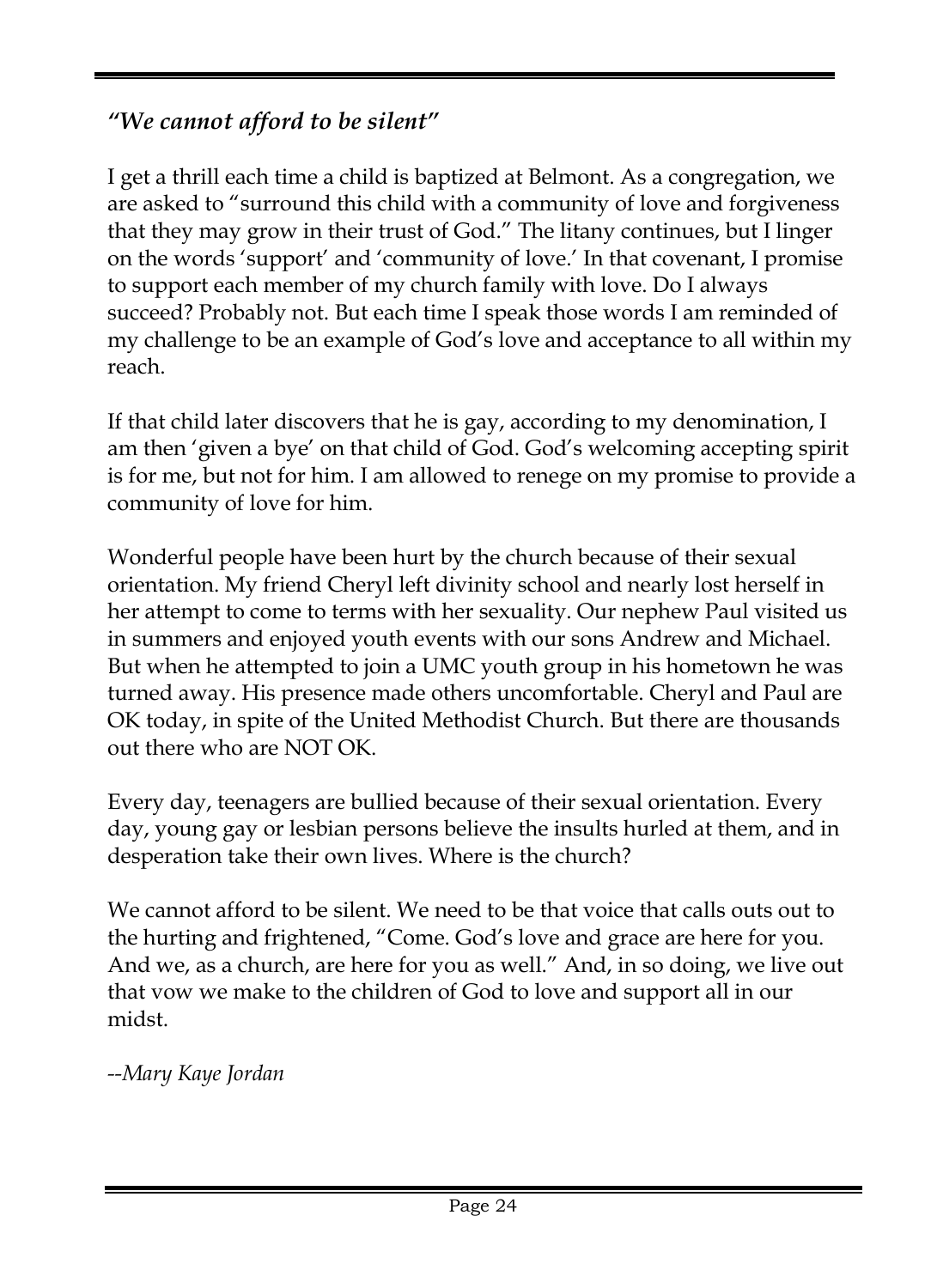# *"I believe and hope it can be different"*

I am a United Methodist because the church puts the focus on Grace. I have gravitated toward the open welcome table, and the emphasis on service to others, both of which demonstrate God's Grace in the church and community.

Sometimes being a part of a church community is a challenge, and after raising my daughter in a local United Methodist church, attending on Sunday, Wednesday, and special events, serving on committees and work projects, going on retreats and assisting in worship services, engaged in various ways within the church community, this relationship abruptly ended when as a young teenager in youth group my daughter expressed that she was gay.

After a youth group meeting, she was confronted by the youth pastor and other leaders, and was told it was not acceptable to be gay within the church. In one fell swoop, all I had invested in teaching my daughter about the faith was torn away. We were no longer welcome or safe in our church and there was no leadership in the church to guide us and others through this time. We felt wounded and abandoned.

Faith and worship remained important to our family, and I knew that this particular church experience did not represent the God of Grace.

Our family sought out a new church home. My daughter found a support group for GBLTQ youth that replaced Wednesday night youth activities. Our family found our way; Grace was with us.

I do not want another young person to face what our daughter experienced at such a formative and vulnerable time. I believe and hope it can be different.

I believe in the God of Grace, and that is why I am a reconciling United Methodist.

*--Mary Beth Franklyn*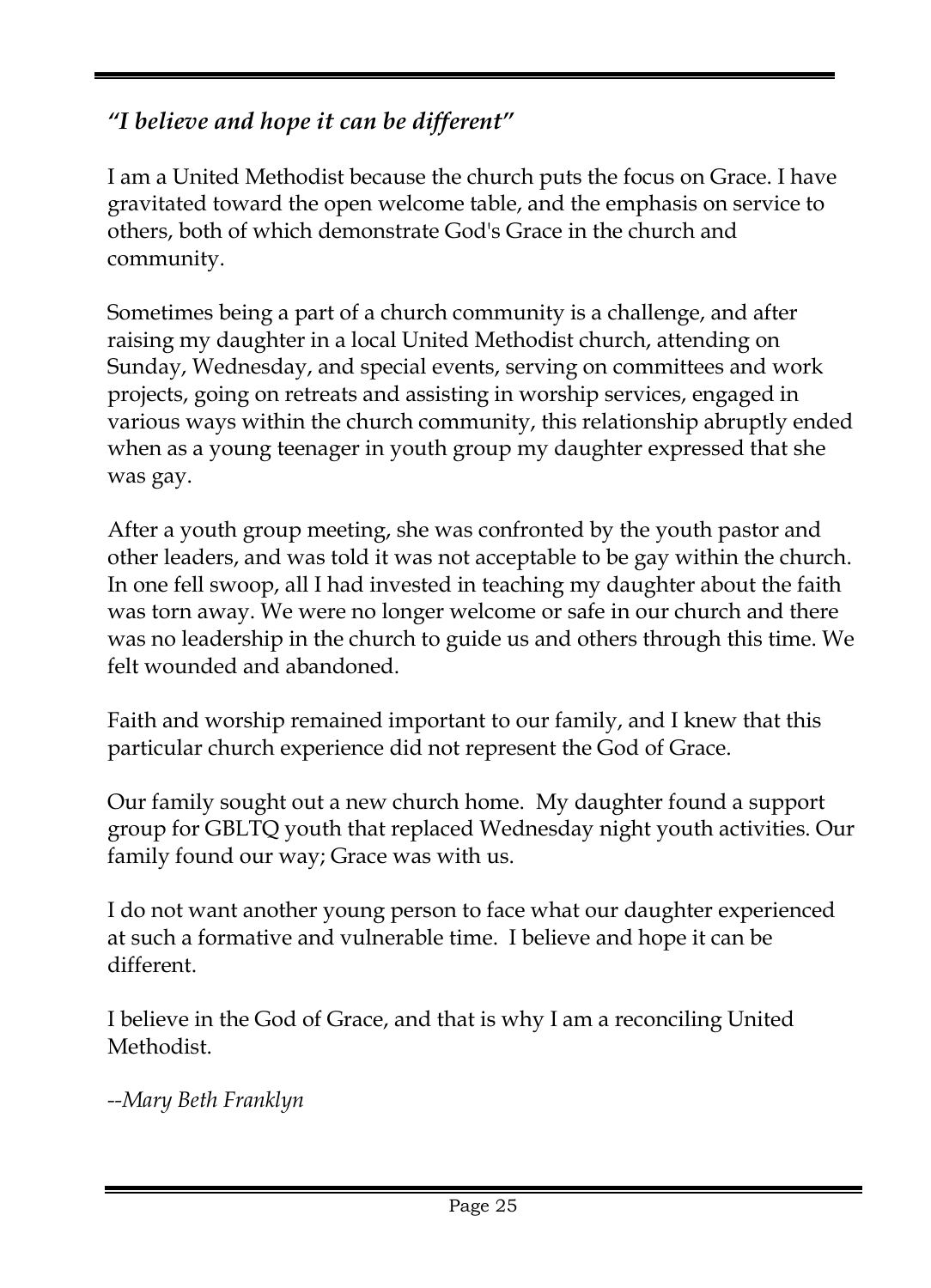# *"So, what are YOU doing about it, Daddy?"*

Why am I a reconciling United Methodist? "Because the Bible tells me so." Because of the life and lessons of Jesus Christ, which I find incompatible with anything other than loving your neighbor as yourself.

Another important question: why do anything about it? As has become our family's tradition, we spent a recent MLK Day watching Martin Luther King, Jr.'s "I Have a Dream" speech and remembering his work. That evening as I finished reading a book about MLK to my daughter, she asked me whether our society still discriminated against people. I gave my eight-year-old an honest answer and described in particular the plight of our LGBT brothers and sisters.

The next question stung: "So, what are YOU doing about it, Daddy?" The honest answer was that my efforts fell woefully short of what Jesus commands us to do. And it made me ask whether I was the "moderate" described by King in *Letter from a Birmingham Jail*:

> I have almost reached the regrettable conclusion that the Negro's great stumbling block in his stride toward freedom is not the White Citizen's Councilor or the Ku Klux Klanner, but the white moderate, who is more devoted to "order" than to justice; who prefers a negative peace which is the absence of tension to a positive peace which is the presence of justice; who constantly says, "I agree with you in the goal you seek, but I cannot agree with your methods of direct action"; who paternalistically believes he can set the timetable for another mans freedom; who lives by a mythical concept of time and who constantly advises the Negro the wait for a "more convenient season."

> Human progress never rolls in on wheels of inevitability; …Time itself becomes an ally of the forces of stagnation. We must use time creatively, in the knowledge that the time is always ripe to do right. Now is the time….

Now is the time.

*--Phillip Cramer*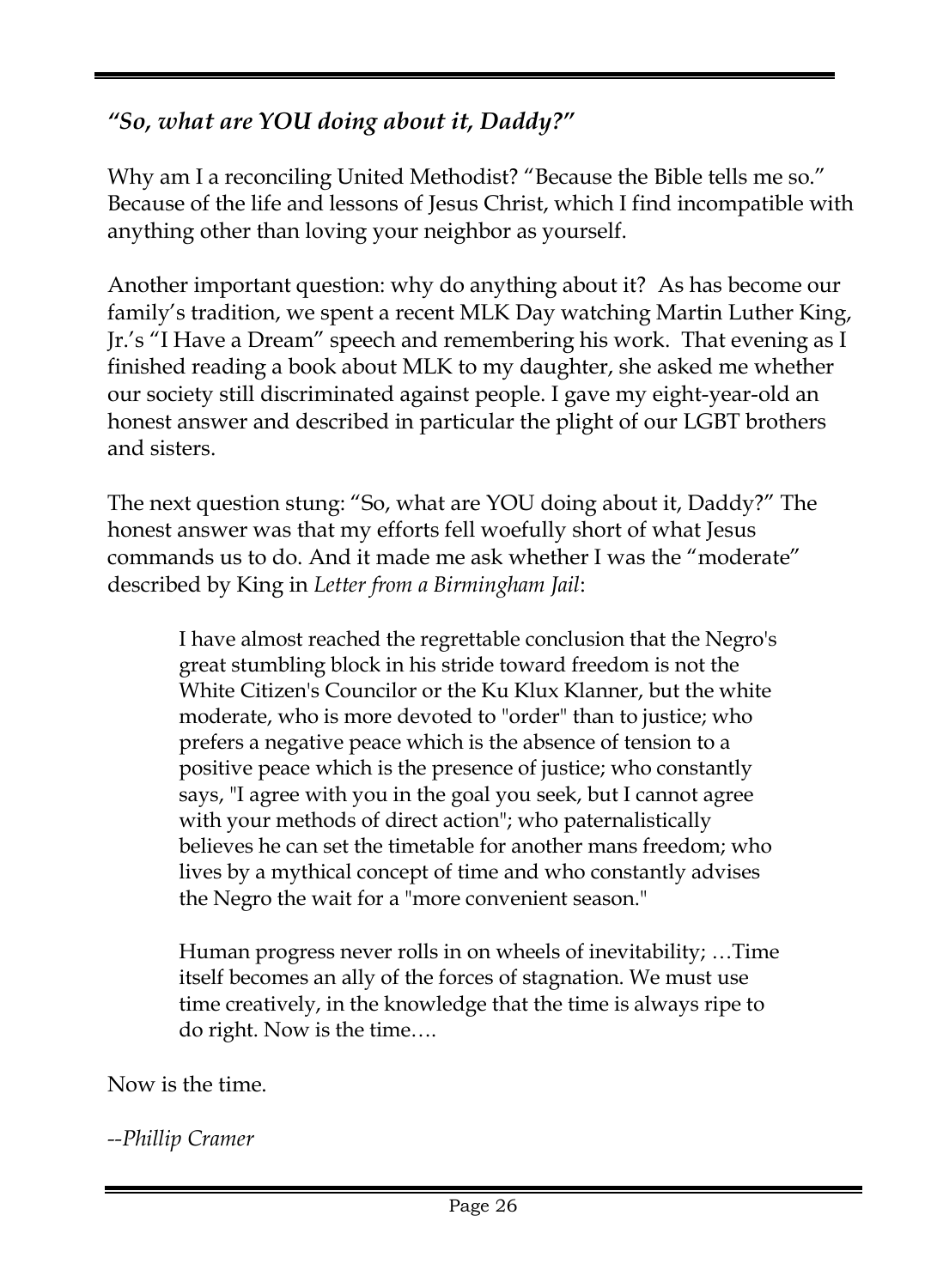#### *"What the church says and does can dramatically change people's lives"*

I grew up in Little Rock and was a child there when the Governor closed the high schools to prevent them from being integrated. My family was very active in a large downtown church. As the integration issue divided our community, the dearly loved pastor of our church preached a sermon about what Jesus would do, and announced that our church would be the first white, mainline, Protestant church in town to welcome all, including people of color to worship with us and join our church.

My family had to re-examine our racist heritage and adopt a welcoming attitude based on the teachings and actions of Jesus. I learned that what the church says and does can dramatically change people's lives.

Years later during high school, one of my best friends was a boy whom I'll here call Jake. We enjoyed playing tennis, going water skiing, playing board games, helping each other with homework, and just hanging out. After high school we went to different colleges, but we kept up with each other and stayed friends.

Jake never did date anyone, and though we saw each other infrequently, I was aware of a depression and sense of loneliness slowly invading his life, especially as his close friends got married and he remained alone.

It was only when Jake committed suicide that I realized that he was gay and unable to reach out to others for support.

It is my strong belief that Jake's inability to accept himself as a gay man could have been changed into a strong sense of self-worth if he had only received the good news of Christ's welcoming acceptance, and of the peace that comes with the message of grace. I pray that our church will change and become a place that insures that Gay, Lesbian, Bi-sexual and Transgender persons can be supported in authentically embracing themselves as God created them to be.

*--Stephen Mallett*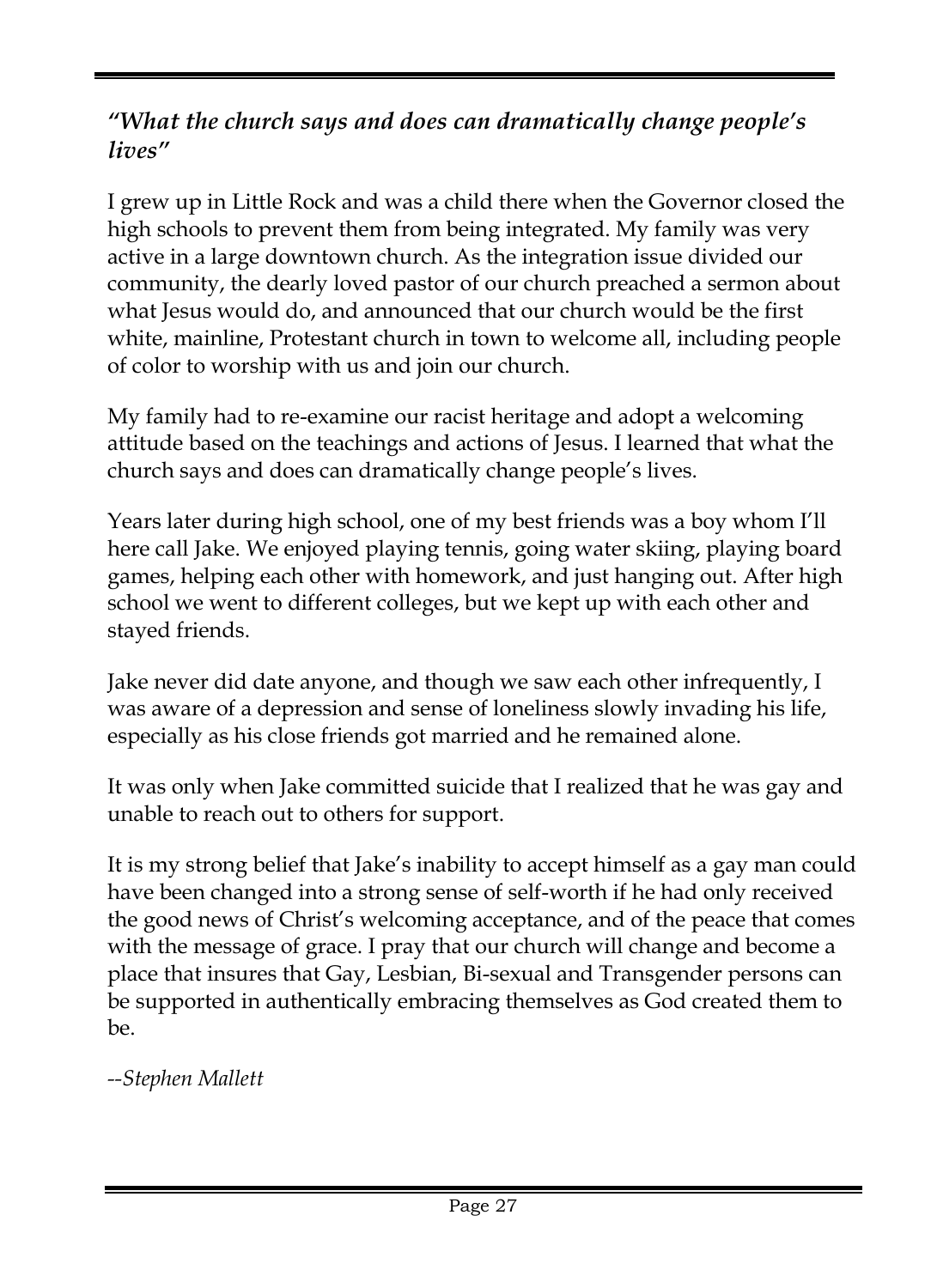# *"I'm a Reconciling Methodist for one stupidly simple reason."*

I did not become a Reconciling Methodist to reform a Church that seems to allow so much potential to waste away due to layers of dogma and bureaucratic red tape; though that is a part.

I did not become a Reconciling Methodist because of my homosexual friends and family members who are tired of having nowhere to go to feel welcome; though that is also a part.

I did not become a Reconciling Methodist because I was tired of the pain that my homosexual family and friends are put through when their "closest" friends, and even their own family members, shun them, pray over them to change, and refuse to acknowledge their existence; though that is another part.

I did not become a Reconciling Methodist so that the youth and young people of this world may have a safe place to be. So that in a society where they are not allowed to be open in schools, in peer groups, even in their own families, they might at least have one small glimpse of hope and acceptance to get them through; though that is yet another part.

I became a Reconciling Methodist for one stupidly simple reason: Love. I was brought up understanding that God's love is unconditional, that ultimately, Love is God. The purpose of the church is to spread God; to spread Love; to be examples of God/Love. I am a Reconciling Methodist because we are not doing that. To best illustrate God's unconditional Love, we must also love unconditionally. Anything less limits God; limits the church; and limits our ability to live and love together. Anything less fails God; fails the church; and fails my sisters and brothers. Love is why I must be a Reconciling Methodist.

*--Andrew Jordan*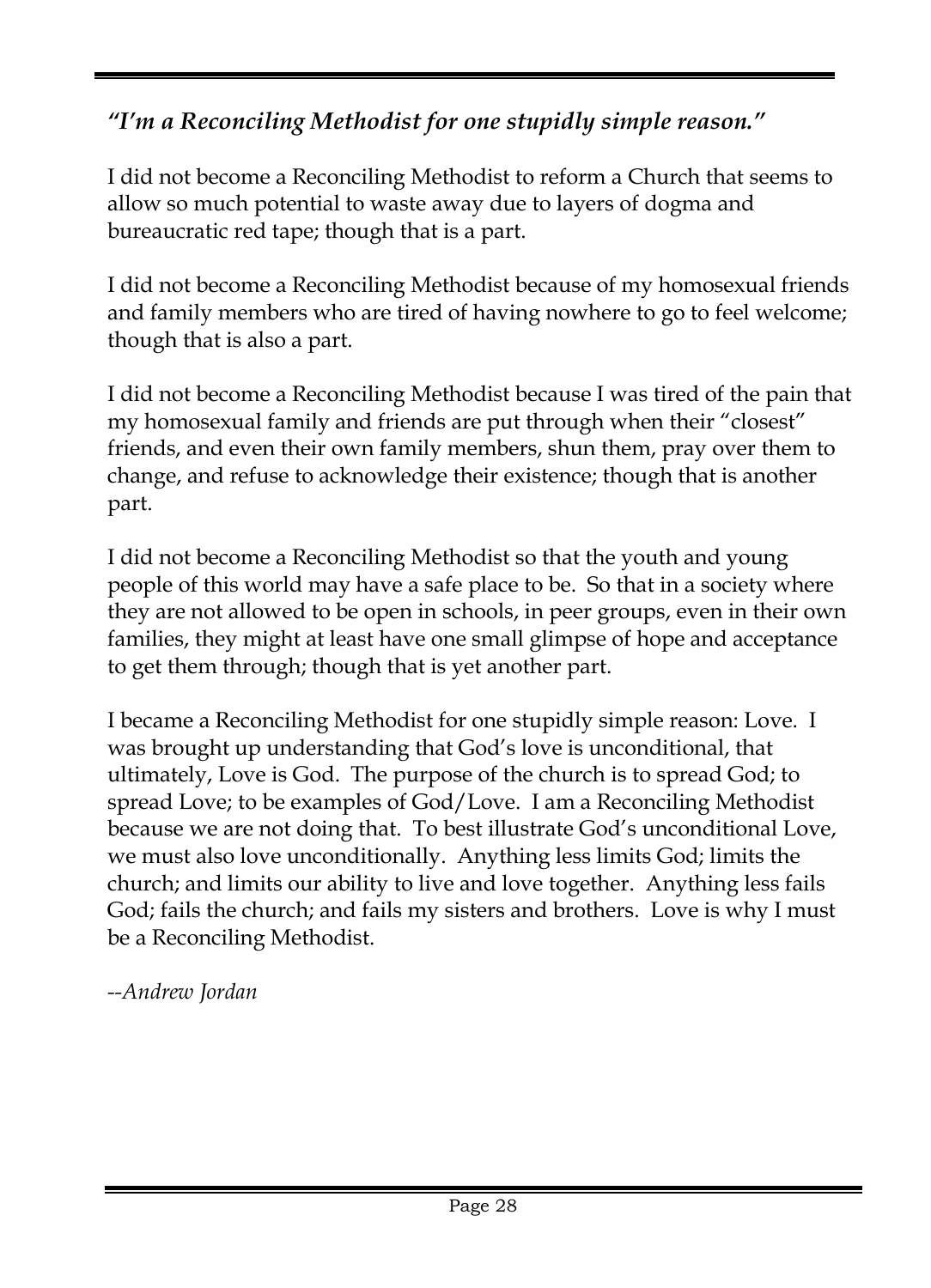# *"I vowed then that I would not ever again be afraid"*

I arrived back in Nashville in September 1965, a newly minted young dentist, very concerned about others' perception of me. I was afraid I would offend a patient or a prospective patient with some view or position. Consequently, I was silent about the civil rights struggle and any other controversial area of concern.

Many years later I was quite amazed to find myself at a rally protesting against capital punishment. I vowed then that I would not ever again be afraid to openly support a position I felt was important in human rights. Consequently, when I became aware of the Methodist Church's position on sexuality it seemed like the right thing to do to place my voice, along with many others, to work to effect a change in these views.

Today, I am happy to say I support Belmont UMC becoming a church welcoming all God's people. I pray that I will never be afraid again.

*--Hugh Wright*

# *"Everyone maintained the charade"*

Before he left to study in Paris, Doyle took me to his favorite spot in Memphis—a park high on the bluffs overlooking the Mississippi. We dangled our legs over the edge, watched the river, making a memory to share while he was away. That day is the earliest recollection I have of my favorite uncle.

Doyle studied art in Paris several years, learning French, and meeting other young Americans in Paris. One in particular, John, was studying French literature at the Sorbonne. Soon, they were sharing an apartment and their lives together.

After Paris, Doyle and John moved to Birmingham. Having acquired considerable knowledge of European antiques, they opened a shop. John managed the shop; Doyle became a portrait painter and decorator. Of course,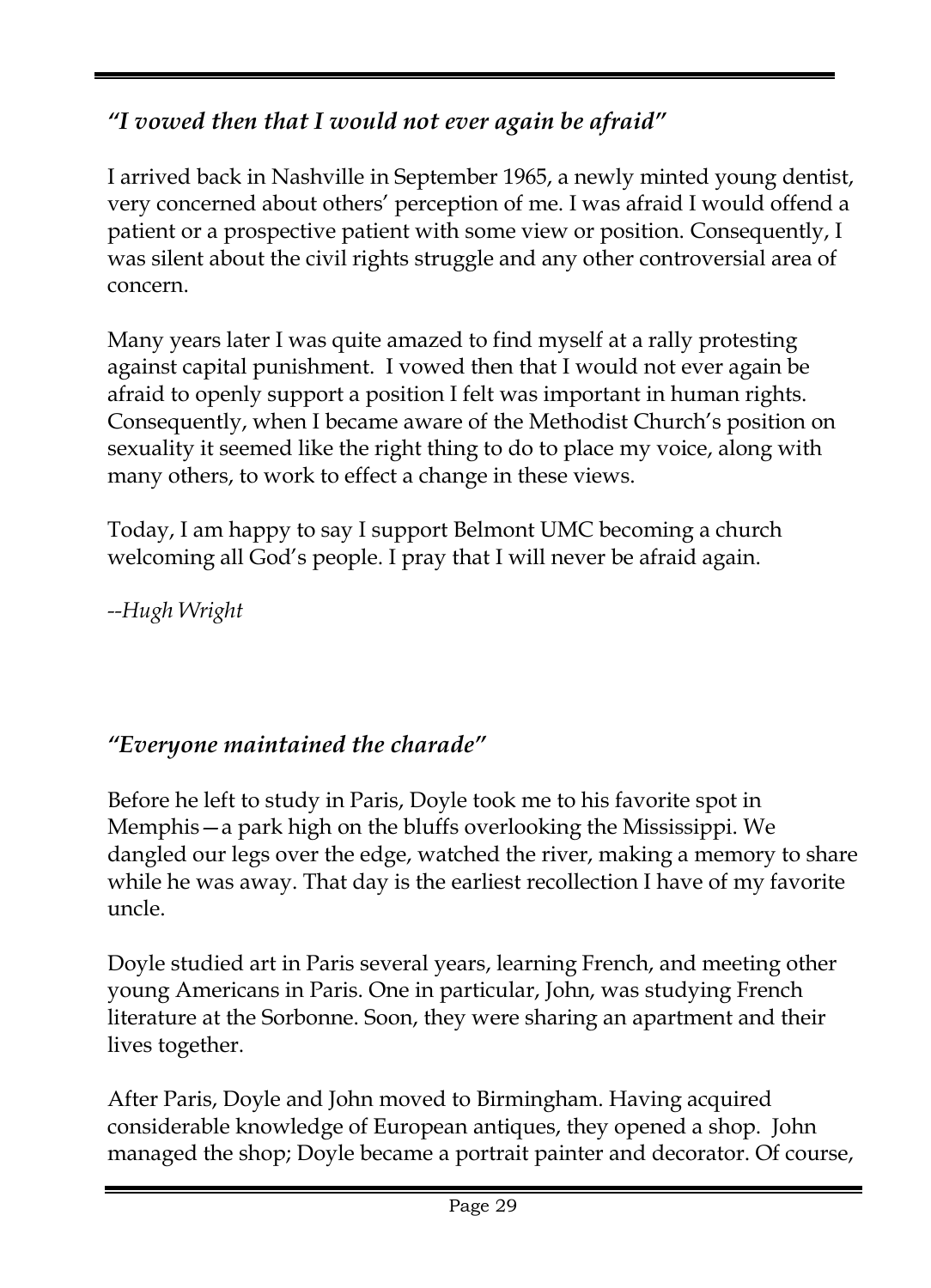their true relationship was not openly acknowledged. Family and friends frequently commented on the "eligible bachelors," and asked when they would "settle down." Each visited his family separately. Everyone maintained the charade.

This delicate equilibrium did not last. In his fifties, John had a midlife crisis. He moved out, bought a fancy car, and frequented nightclubs with younger men. He became depressed and drank excessively. Finally, one day he crawled under his rented house with a bottle of Secanol, a fifth of Scotch and a pistol. Mercifully, he did not need the pistol.

My uncle was devastated. For a while, he struggled to maintain the shop and his painting. Ultimately, he, too, began a destructive spiral into alcoholism. His friends began to pull away, and he fell victim to the exploitation of parasitic companions. In a few years, he died of liver cancer.

Doyle was denied the right openly to mourn the loss of his spouse. The family all but ignored John's death. Had family, friends, church, and society responded to his pain and loss as a widower, Doyle may have rebounded and resumed a productive life.

For me, their story is a poignant and personal lesson about the savage destruction exclusion and intolerance leave in their wake. So I am a reconciling Methodist because I believe it is simply incompatible with Christian teaching not to be.

*--Richard Fulk*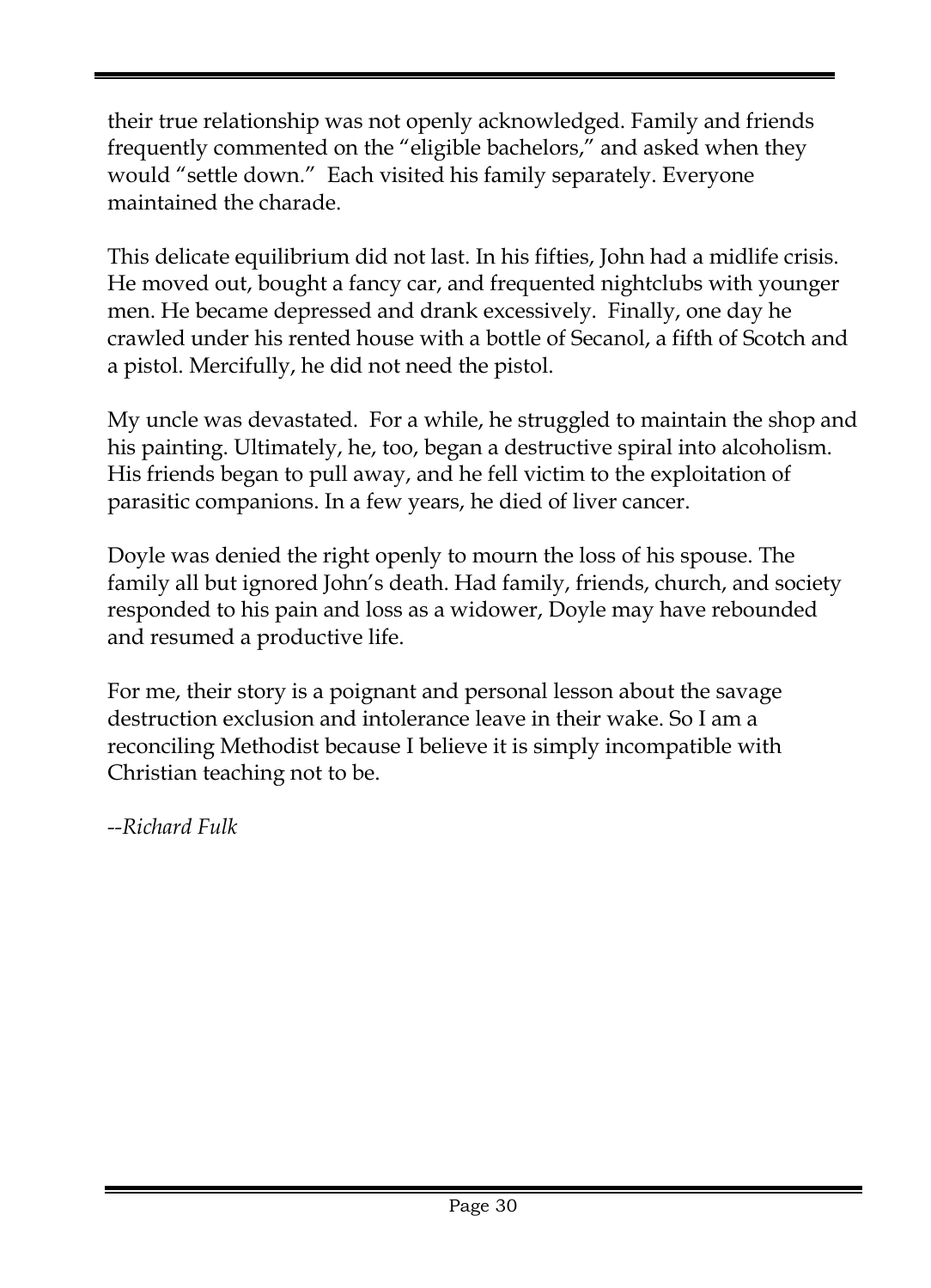# *"All your people are of sacred worth"*

O God, you are the great I AM And thus, created in your image, WE ARE. Every child, every person, everywhere – WE ARE. Every dream and holy longing – WE ARE. Every human curve and contour, scar and wound – WE ARE. Every step forward toward you, and every stumble backwards – WE ARE. Every story we tell, every secret we hide, every hope we bear – WE ARE because you are the great I AM and we, each one of us, without exception or "if only," is created in your image where love has no bounds, no limits, no exclusions, because you, O God are the great I AM, the God of love, and we, your people – all your people – are of sacred worth simply because WE ARE. All of this we know to be true in the name, spirit and living example of the One we follow, Jesus the Christ. Amen

*--Rev. Pam Hawkins*